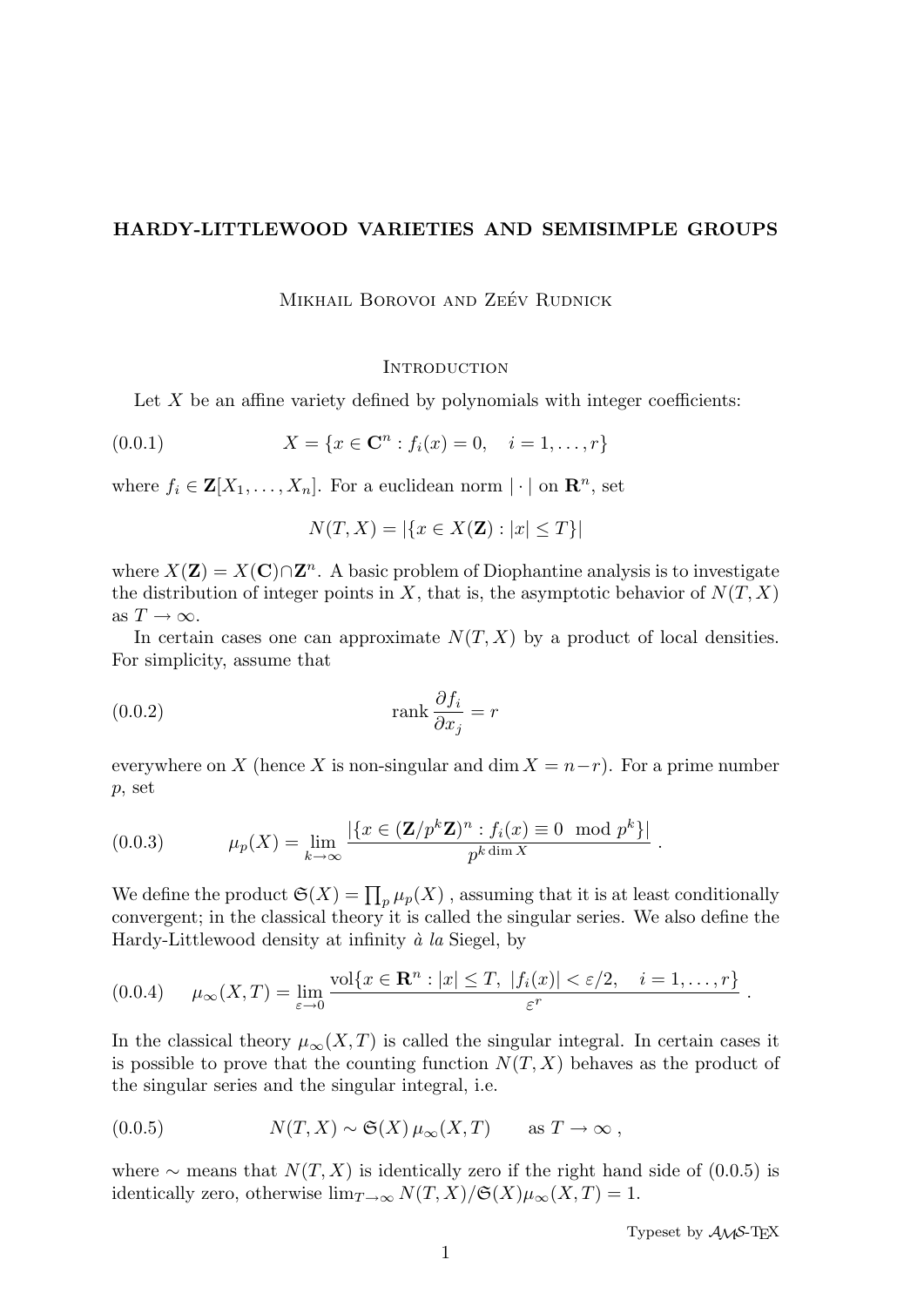In the adelic setting, let  $X$  be a non-singular geometrically irreducible affine variety over **Q** embedded into a vector space W over **Q** with a norm  $|\cdot|$ . We assume that there exists a gauge form on  $X$ , i.e. a nowhere zero regular differential form  $\omega$  of maximal degree. With  $\omega$  one can associate p-adic measures  $m_p$  on  $X(\mathbf{Q}_p)$ for any p, and a measure at infinity  $m_{\infty}$  on  $X(\mathbf{R})$ , cf. [We2]. Then one defines the Tamagawa measure  $m = m_{\infty} \times \prod_{p} m_{p}$  on the set  $X(A)$  of adelic points of X (convergence factors are necessary when the product is not absolutely convergent). We have  $m = m_{\infty} \times m_f$ , where  $m_f$  is a measure on the set of finite-adelic points  $X({\bf A}_f)$ .

We wish to consider the density of integer points, or, more generally, rational points on X, subject to congruence conditions. We assume that all the connected components of  $X(\mathbf{R})$  are non-compact. Choose an open compact subset  $B_f \subset$  $X(\mathbf{A}_f)$  and a connected component  $B_{\infty}$  of  $X(\mathbf{R})$ . Write  $B_{\infty}^T = \{x \in B_{\infty} : |x| \leq T\}$ . We regard the product  $B = B_{\infty} \times B_f$  as a kind of congruence condition on the  $Q$ -points of  $X$ , and are interested in the counting function

$$
N(X, T; B) = |X(\mathbf{Q}) \cap (B_{\infty}^T \times B_f)|.
$$

In certain cases one can expect that this counting function grows approximately as the Tamagawa measure of  $B_{\infty}^T \times B_f$ . We will say that X is a strongly Hardy-Littlewood variety if for any  $B = B_{\infty} \times B_f$  as above,

$$
N(T, X; B) \sim m(B_{\infty}^T \times B_f) \quad \text{as } T \to \infty.
$$

Thus we regard  $m(B_{\infty}^T \times B_f)$  as the Hardy-Littlewood expectation of the number of rational points in  $B_{\infty}^T \times B_f$ . Note that  $m(B_{\infty}^T \times B_f) = m_f(B_f) m_{\infty}(B_{\infty}^T)$ , and that  $m_f (B_f)$  does not depend on T.

The property of being a strongly Hardy-Littlewood variety is strong indeed. In particular it implies that X has strong approximation property, i.e  $X(Q)$  is dense in  $X(\mathbf{A}_f)$ . It follows that for strongly Hardy-Littlewood varieties the following localto-global principle holds: if  $X(\mathbf{Z}_p) \neq \emptyset$  for all primes p, then  $X(\mathbf{Z})$  is non-empty. The term "strongly Hardy-Littlewood variety" is chosen, because such results are usually proven by the Hardy–Littlewood circle method.

We say that X is a (relatively) Hardy-Littlewood variety if there exists a locally constant non-negative function  $\delta: X(\mathbf{A}) \to \mathbf{R}$ , constant on connected components  $B_{\infty}$  of  $X(\mathbf{R})$  and not identically zero, such that for any  $B = B_{\infty} \times B_f$  as above,

$$
N(T, X; B) \sim \int_{B_{\infty}^T \times B_f} \delta(x) \, dm \qquad \text{as } T \to \infty.
$$

We call  $\delta(x)$  the (relative) density function.

For a variety X as in (0.0.2), we have  $m_f(X(\mathbf{Z})) = \mathfrak{S}(X)$ , see 1.8.3. We show in section 2 that if X is strongly Hardy-Littlewood, then  $(0.0.5)$  holds. If X is relatively Hardy Littlewood with relative density  $\delta$ , then for any connected component  $B_{\infty}$  of  $X(\mathbf{R})$  we have

$$
(0.0.6) \qquad |\{x \in X(\mathbf{Z}) \cap B_{\infty} : |x| \leq T\}| \sim \int_{X(\hat{\mathbf{Z}})} \delta(B_{\infty} \times x) dx \cdot m_{\infty}(B_{\infty}^{T}).
$$

Our definitions seem to depend on the choice of the gauge form  $\omega$ . However in Section 2 we prove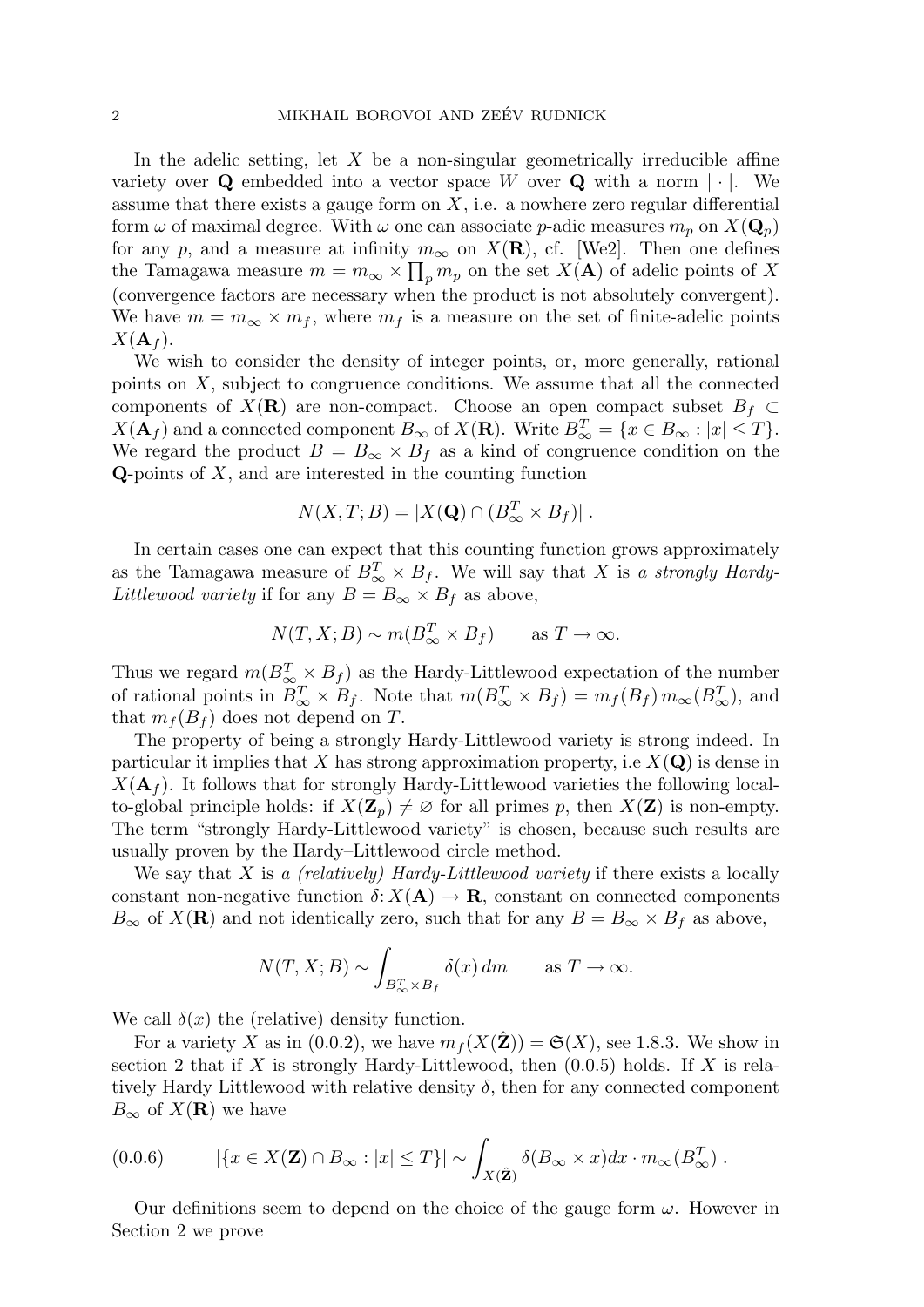**Proposition 0.1.** If a variety X is Hardy-Littlewood with respect to a gauge form  $\omega$ , then X is simply connected and any gauge form on X is of the form  $\lambda \omega$  where  $\lambda \in \mathbf{Q}^{\times}$ .

Now it follows from the product formula [We2] that the Hardy-Littlewood expectation (i.e. the Tamagawa measure) is defined uniquely, and so the property to be a strongly or relatively Hardy-Littlewood variety does not depend on the choice of a gauge form  $\omega$ .

By the circle method, certain varieties as in (0.0.2) were proved to be strongly Hardy-Littlewood or at least to satisfy (0.0.5), see [Bi], [Sch], and also [Ig], [Pa], [FMT] and references therein. In most cases, the circle method can be applied when there are many variables relative to the number and degrees of the equations (the title of [Bi] is indicative). See also [HB] for a heuristic investigation of the density of integer points in a case that is beyond the range of the circle method.

Our goal in this paper is to investigate the distribution of integer points in affine homogeneous spaces of semisimple groups. For a large family of homogeneous varieties we prove that they are relatively Hardy-Littlewood and compute the relative density function. Some of these varieties are strongly Hardy-Littlewood (and therefore the density function is identically 1). The others are not strongly Hardy-Littlewood, and the density function turns out to take exactly two values, zero and a positive integer. Examples are the variety of all  $n \times n$  matrices with given determinant, the variety of all  $n \times n$  symmetric matrices with given determinant, or the variety of all  $n \times n$  matrices with given irreducible characteristic polynomial (see Section 6 for details and other examples). It seems that Hardy-Littlewood varieties which are not strongly Hardy-Littlewood are beyond the range of the circle method.

We prove our results under following assumptions:

 $(0.2.1)$  Let G be a simply connected semisimple linear algebraic group, defined over Q, without Q-factors which are compact over R. Assume that we are given a Q-rational linear action (not necessarily effective) of G on a finite dimensional vector space W defined over  $Q$ . Let X be a Zariski-closed orbit of G in W, defined over Q. Assume that X has a Q-rational point  $x_0$ , and that the stabilizer H of  $x_0$ is connected and has no non-trivial Q-characters.

(0.2.2). We assume that for any congruence subgroup  $\Gamma \subset G(\mathbf{Q})$  and any rational point  $x \in X(\mathbf{Q})$  the following asymptotic count holds:

$$
|\{y \in x\Gamma : |y| \leq T\}| \sim \frac{\text{vol}(\Gamma \cap H_x \backslash H_x(\mathbf{R}))}{\text{vol}(\Gamma \backslash G(\mathbf{R}))} m_{\infty}(B_{\infty}^T) \text{ as } T \to \infty,
$$

where  $H_x$  is the stabilizer of x in G,  $B_{\infty}$  is the G(R)-orbit of x, and the volumes are computed with respect to a compatible choice of measures in  $G(\mathbf{R})$ ,  $X(\mathbf{R})$  and  $H_x(\mathbf{R})$ .

**Theorem 0.3.** Let X, G, H be as in  $(0.2.1)$  and  $(0.2.2)$ . If H is simply connected, then X is strongly Hardy-Littlewood.

*Remark* 0.3.1. Here we assume that X has a **Q**-rational point  $x_0$  (see [Bo4], [Bo5] for a Hasse principle for X which can be used to prove the existence of a rational point in X). We show in section 2 that if H is non-connected, then X cannot be Hardy-Littlewood, and therefore we assume in Theorem  $0.3$  that  $H$  is connected.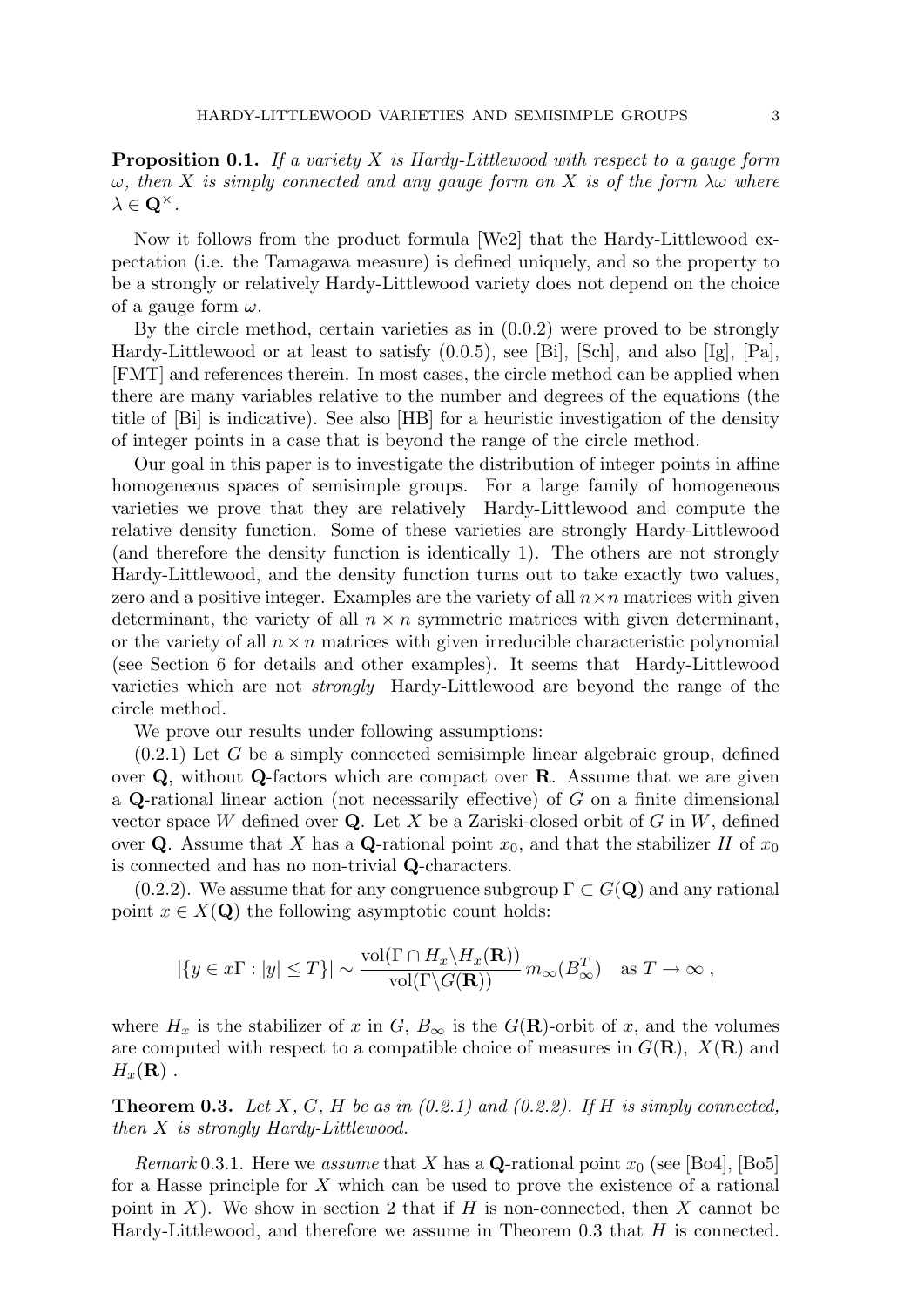If  $H$  is connected and has non-trivial Q-characters, the "singular series" diverges, and so we assume that  $H$  has no non-trivial **Q**-characters.

*Remark* 0.3.2. Assumption  $(0.2.2)$  was proved in [DRS] and [EM] for certain cases, in particular when  $X$  is a symmetric space, i.e.  $H$  is the fixed point set of an involution of G. In [EMS] significant progress is made in extending the range of cases where (0.2.2) is known to hold.

**Corollary 0.3.3.** If X is a symmetric space of G and H is simply connected, then X is strongly Hardy-Littlewood.

If  $H$  is connected but not necessarily simply connected, we prove that  $X$  is relatively Hardy–Littlewood. We will describe the density function below, after we introduce some notation and outline the proof.

The idea of the proof is the following. For a connected component  $B_{\infty}$  of X and an open subset  $B_f$  of  $X(\mathbf{A})$ , choose an open compact subgroup  $K_f \subset G(\mathbf{A}_f)$ stabilizing  $B_f$ . Set  $\Gamma = G(\mathbf{Q}) \cap (G(\mathbf{R}) \times K_f)$ . Then  $\Gamma$  is a congruence subgroup of  $G(\mathbf{Q})$ , and by [B-HC], 6.9, the number of orbits of  $\Gamma$  in  $X(\mathbf{Q}) \cap (B_{\infty} \times B_f)$  is finite. Let  $x_1, \ldots, x_h \in X(\mathbf{Q}) \cap B$  be representatives of these orbits, and  $H_1, \ldots, H_h$ their stabilizers. Using Assumption (0.2.2), we can count separately the number of points in each Γ-orbit. After summing over the orbits, we obtain

(0.3.4) 
$$
N(T, X; B) \sim \sum_{i=1}^{h} \frac{\text{vol}(\Gamma \cap H_i \backslash H_i(\mathbf{R}))}{\text{vol}(\Gamma \backslash G(\mathbf{R}))} m_{\infty}(B_{\infty}^T) \text{ as } T \to \infty.
$$

The sum in the right hand side above is a weighted sum of the same kind as that appearing in Siegel's weight formula [Si1], [Si2]. Our task is to compute this sum.

Here a finite group  $C(H)$  comes into play. It is the the dual group to the Picard group Pic H of H. Kottwitz [Ko2] denotes it  $A(H)$  and defines in terms of the Langlands dual group to  $H$ . We prefer to define it in terms of the algebraic fundamental group  $\pi_1(H)$ , which is a finitely generated abelian group with an action of the Galois group  $Gal(\mathbf{Q}/\mathbf{Q})$ , see Section 3 for details. We set

$$
C(H) = (\pi_1(H)_{Gal})_{tors} ,
$$

the torsion subgroup of the group of coinvariants of  $Gal(\bar{\mathbf{Q}}/\mathbf{Q})$  in  $\pi_1(H)$ .

Assume that  $B = B_{\infty} \times B_f$  is contained in one orbit  $\mathcal{O}_{\mathbf{A}}$  of  $G(\mathbf{A})$  in  $X(\mathbf{A})$ . If  $\mathcal{O}_{\mathbf{A}}$ contains no rational points, then the sum in (0.3.4) is zero. So we need a criterion to determine whether  $\mathcal{O}_A$  contains rational points. In section 3 we contruct the Kottwitz invariant  $\kappa(\mathcal{O}_A) \in C(H)$  of an adelic orbit  $\mathcal{O}_A = B_\infty \times \prod \mathcal{O}_p$  in terms of local invariants of orbits  $B_{\infty}$  and  $\mathcal{O}_p$ . It generalizes the product of the local Hasse-Minkowski invariants of an adelic quadratic form [Ca], and the Kottwitz invariant of an adelic conjugacy class in a reductive group [Ko2]. As in those cases, we have

# **Theorem 0.4.**  $\mathcal{O}_{\mathbf{A}}$  has a rational point if and only if  $\kappa(\mathcal{O}_{\mathbf{A}}) = 0$ .

Now assume that  $B = B_{\infty} \times B_f$  is contained in an orbit  $\mathcal{O}_{\mathbf{A}}$  containing rational points. In Section 4 we calculate the sum in  $(0.3.4)$ , using the method of Tamagawa and Weil [We1] and calculations of the Tamagawa number of an algebraic group due to Ono, Sansuc and Kottwitz. We prove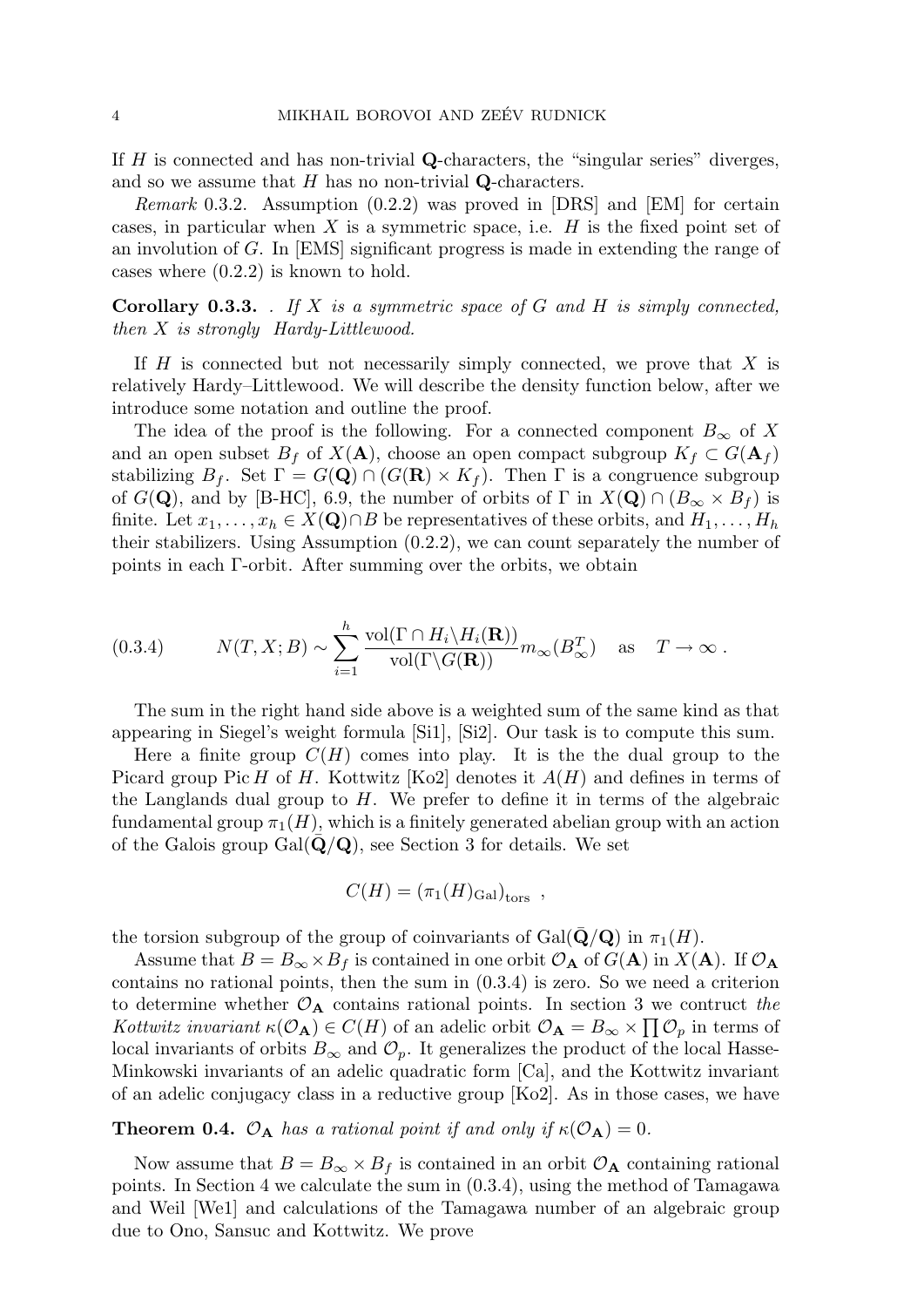**Theorem 0.5.** If  $B = B_{\infty} \times B_f$  is contained in an orbit  $\mathcal{O}_A$  of  $G(A)$  which contains rational points, then

$$
\sum_{i=1}^h \frac{\text{vol}(\Gamma \cap H_i(\mathbf{R}) \backslash H_i(\mathbf{R}))}{\text{vol}(\Gamma \backslash G(\mathbf{R}))} = |C(H)| \cdot m_f(B_f) .
$$

In section 5 we put all this together and prove

**Theorem 0.6.** Let X, G, and H be as in  $(0.2.1)$  and  $(0.2.2)$ . Then X is a Hardy-Littlewood variety with relative density function

$$
\delta(x) = \begin{cases} |C(H)|, & \kappa(x) = 0\\ 0, & \kappa(x) \neq 0 \end{cases}
$$

where we regard the Kottwitz invariant  $\kappa(\mathcal{O}_A)$  of an adelic orbit as a locally constant function on  $X(\mathbf{A})$ .

We discuss several examples in Section 6.

Acknowledgements. This paper is the outgrowth of some initial work of the second author (Z.R.) and P. Sarnak. We are very grateful to J. H. Conway, W. Duke, A. Eskin, M. Finkelberg, M. Gross, P. Sarnak, R.Schultze-Pillot, J.-P. Serre, and D. Zagier for helpful discussions. M.B. is grateful to the Mathematical Sciences Research Institute and Sonderforschungsbereich 343 (University of Bielefeld) for the hospitality and support during the completion of this work; the research at MSRI was partially supported by NSF Grant DMS 9022140. Z.R. was partially supported by NSF grant DMS-9102082.

# §1. Gauge forms and Tamagawa measures

1.1. *Notation*. We will use the following notation throughout the paper.

If not otherwise stated,  $k$  is a field of characteristic zero. We write  $k$  for a fixed algebraic closure of k. When k is a number field, we write  $V = V(k)$ ,  $V_f$ ,  $V_{\infty}$ for the sets of all the places of  $k$ , the finite (non-archimedean) places, the infinite (archimedean) places, respectively. For  $v \in V$ , let  $k_v$  denote the completion of k at  $v \in V(k)$ . Let  $\mathfrak{o}_v$  denote the ring of integers of  $k_v$ , and  $\mathfrak{p}_v$  denote the maximal ideal in  $\mathfrak{o}_v$ . We write  $k(v)$  for the residue field  $\mathfrak{o}_v/\mathfrak{p}_v$  and  $q_v$  for its order.

Let  $\mathbf{A}, \mathbf{A}_f$  denote the ring of adeles of k and the ring of finite adeles (i.e. without archimedean components), respectively. Set  $k_{\infty} = \prod_{\infty} k_v$  (here and in the sequel we write  $\prod_{\infty}$  for  $\prod_{v \in \mathcal{V}_{\infty}}$ ). We have  $\mathbf{A} = k_{\infty} \times \mathbf{A}_f$ . Note that if  $k = \mathbf{Q}$  then  $k_{\infty} = \mathbf{R}$ .

By an algebraic variety we mean a geometrically irreducible variety. If not otherwise stated, all varieties are assumed to be non-singular.

For any k-group G we write  $X^*(G) = \text{Hom}(G_{\bar{k}}, \tilde{\mathbb{G}}_{m\bar{k}})$ , where  $\mathbb{G}_m$  is the multiplicative group. For a k-torus T we set  $X_*(T) = \text{Hom}(\mathbb{G}_{m\bar{k}}, T_{\bar{k}})$ .

1.2. Let X be a geometrically irreducible non-singular algebraic variety over a field k of characteristic 0. A gauge form on  $X$  is a nowhere zero regular differential form of degree dim  $X$ .

In general, on an algebraic variety there may be no gauge forms. For example, there are no gauge forms on the projective line  $\mathbb{P}^1$ . Moreover, there exist affine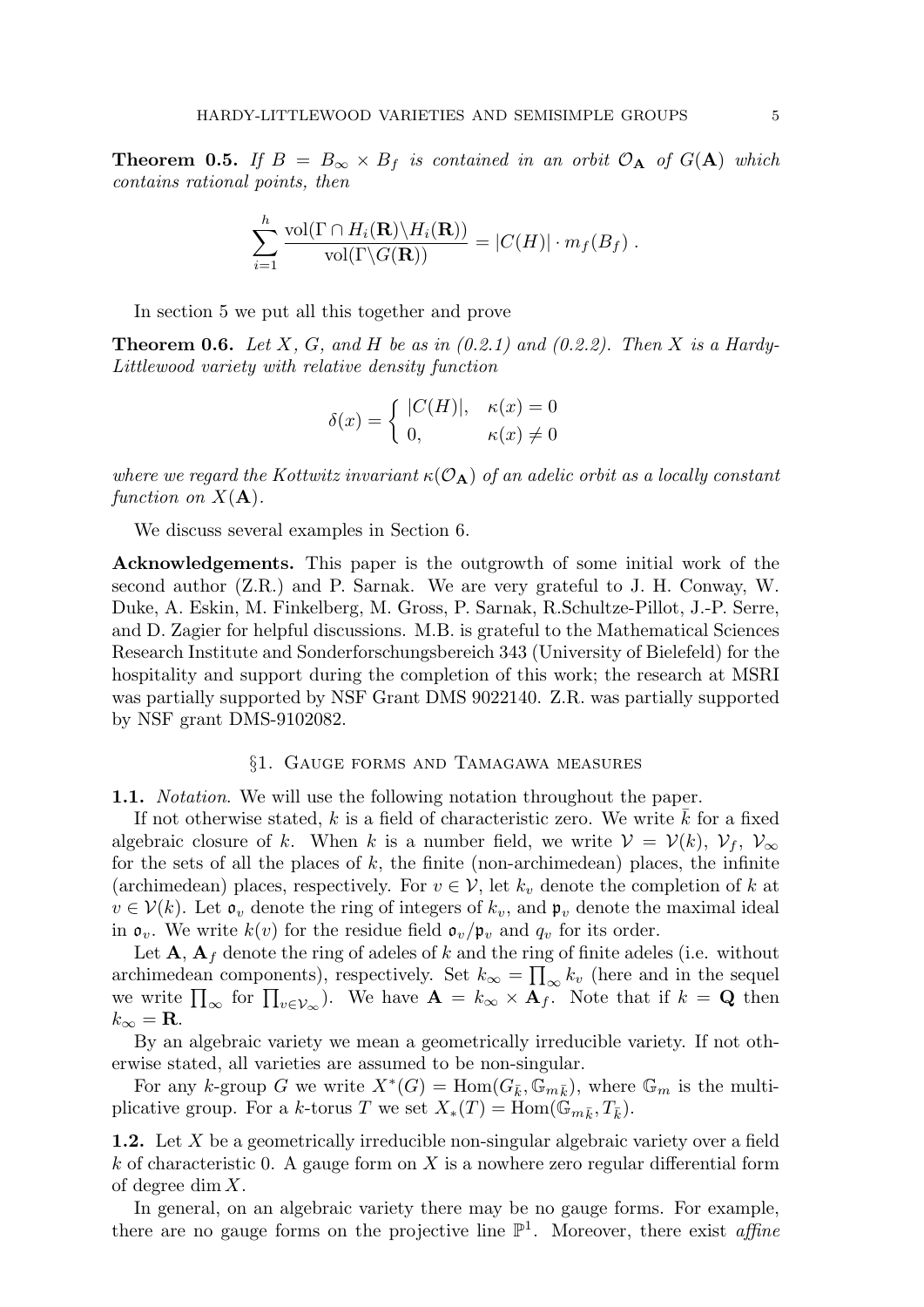varieties without gauge forms. For example, on a curve of genus  $g \geq 2$  with a puncture at a non-Weierstrass point, there is no gauge forms, though such a curve can be embedded into an affine space  $\mathbb{A}^n$  as a closed subvariety.

The following two subsections show that a gauge form exists when  $X$  is a homogeneous space or a generic level set of an algebra of polynomials on  $\mathbb{A}^n$ .

**1.3.** Fibers and level sets. Let X be a non-singular algebraic variety with a gauge form  $\omega$ , all defined over k. Let  $f: X \to S$  be a smooth k-morphism of varieties, where S is non-singular. We will define gauge forms on fibers  $X_s$  of f. This construction is well known; see [Se2] for a similar construction with measures.

For a k-point  $s_0$  of S, there is a gauge form  $\mu$  in a neighborhood U of  $s_0$ . One can define gauge forms  $\omega_s$  on the fibers by "dividing"  $\omega$  by  $\mu$ . Namely, there exists a form  $\eta$  on X of degree dim X – dim S such that  $\eta \wedge f^*\mu = \omega$ . Let  $\omega_s$  be the restriction of  $\eta$  to  $X_s$  for  $s \in U$ . One can check that though  $\eta$  is not unique, the forms  $\omega_s$  on  $X_s$  are defined uniquely by  $\omega$  and  $\mu$ , and are gauge forms. If  $\mu'$  is another gauge form in another neighborhood  $U'$  of  $s_0$ , then on the intersection  $U \cap U'$  we have  $\mu' = \varphi \mu$  where  $\varphi$  is a regular function without zeros, so instead of  $\omega_s$  we get another gauge form  $\omega'_s = \varphi(s)^{-1} \omega_s$ . We see that the gauge form  $\omega_s$  on  $X_s$  is defined by  $\omega$  uniquely up to a constant factor from  $k^{\times}$ .

The above construction may be applied to the family of affine varieties defined by an algebra of polynomials. Let  $X = \mathbb{A}^n$  with the gauge form  $\omega = dx_1 \wedge \cdots \wedge dx_n$ . Let  $A \subset k[x_1,\ldots,x_n]$  be a finitely generated algebra of polynomials on  $\mathbb{A}^n$ . Set  $S = \operatorname{Spec} \mathcal{A}$ . The embedding  $\mathcal{A} \hookrightarrow k[x_1, \ldots, x_n]$  defines a map  $f: \mathbb{A}^n \to S$ , and this map is dominant, i.e. the image is dense. It follows that  $S$  is irreducible. There exists a Zariski open subset  $U \subset S$  such that f is smooth on  $f^{-1}(U)$ . Since S is irreducible,  $U$  is dense in  $S$ . The above construction defines gauge forms on fibers  $X_s = f^{-1}(s)$  for k-points  $s \in U$ .

Let  $f_1, \ldots, f_r$  be a system of generators of  $\mathcal{A}$ ; it defines a map  $f: \mathbb{A}^n \to \mathbb{A}^r$ , and we can identify S with the image of f. If we write  $s^1, \ldots, s^r$  for the coordinates of the point  $s \in S(k)$  in  $\mathbb{A}^r$ , then  $X_s$  is defined by the equations

$$
f_i(x) = s^i \qquad (i = 1, \ldots r).
$$

All the polynomials in A are constant on  $X_s$ . For a k-point  $s \in U$  we say that  $X_s$  is a generic level set of the algebra A. We have defined a gauge form  $\omega_s$  on a generic level set  $X_s$  of  $A$ .

**1.4.** Homogeneous spaces. Let G be a k-group. Then G admits a left-invariant gauge form. A group  $G$  is called unimodular if  $G$  admits an invariant (i.e. left- and right-invariant) gauge form. If G is unipotent, or connected reductive, or has no  $k$ -characters, then  $G$  is unimodular.

Let X be a homogeneous space of a connected reductive  $k$ -group  $G$ . We assume that X has a k-point  $x_0$ . Let H denote the stabilizer of  $x_0$ . Then X admits a G-invariant gauge form if and only if H is unimodular ([We2], Thm. 2.4.1). In particular, if  $H$  is a connected reductive group, then  $X$  admits an invariant gauge form.

We say that gauge forms  $\omega$  on X,  $\omega_G$  on G and  $\omega_H$  on H match together algebraically if  $\omega_G = \omega \cdot \omega_H$  in the sense of [We2], 2.4, p. 24.

**1.5.** When a gauge form  $\omega$  on X exists, a natural question arises, whether  $\omega$  is unique up to constant factor. In general  $\omega$  may be not unique. For example, for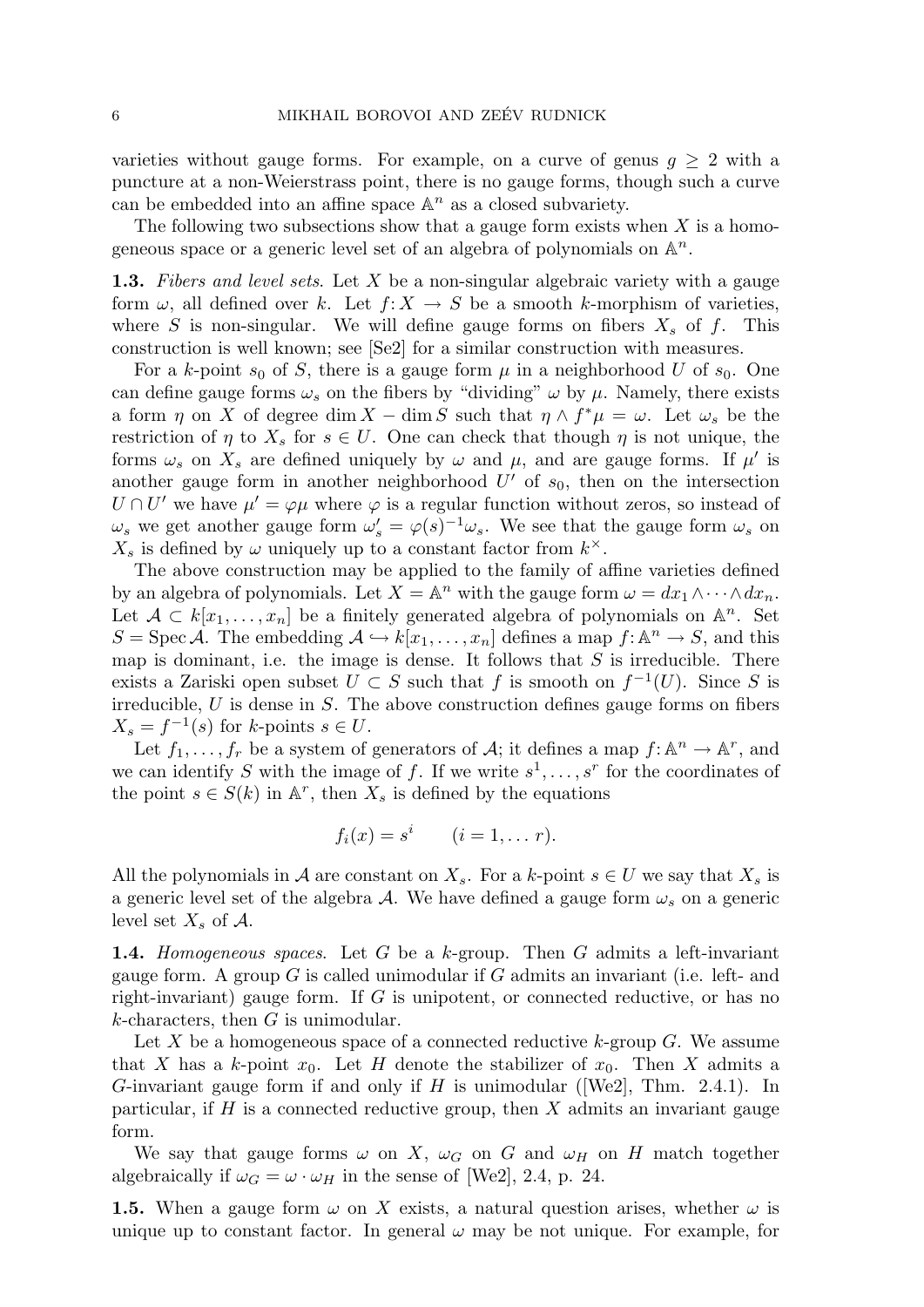any integer *n* the form  $x^n dx$  is a gauge form on  $\mathbb{G}_m$ . We will show however that if  $X$  is a homogenous space of a semisimple algebraic group, or, more general, an algebraic variety with a finite fundamental group, then a gauge form on  $X$  is unique up to constant factor.

Let  $\omega$  be a gauge form on X, and let  $\omega'$  be another gauge form. Then  $\omega' = \varphi \omega$ where  $\varphi \in k[X]^{\times}$ , i.e.  $\varphi$  is a regular function without zeros on X. We show that if  $\varphi$  is non-constant, then X must have an infinite fundamental group.

**Lemma 1.5.1.** Let X be a homogeneous space of a k-group  $G$  without non-trivial k-characters. Assume that X has a k-point  $x_0$ . Then  $k[X]^\times = k^\times$ .

*Proof.* Consider the map  $\nu: G \to X$  defined by  $\nu(q) = x_0 q$ . For any function  $\varphi$  without zeros on X, its pullback  $\nu^*\varphi$  is a function without zeros on G. By Rosenlicht's theorem (cf. [Ro] Thm. 3, or [We2], Thm. 2.2.2, p. 15), any function without zeros on G is a product of a k-character of G and a constant. By hypothesis, G has no k-characters, hence  $\nu^*\varphi$  is constant, and therefore  $\varphi$  is constant.  $\Box$ 

The following lemma must be well-known. We include a proof for the reader's convenience.

**Lemma 1.5.2.** Let  $X$  be an algebraic variety over an algebraically closed field  $k$ of characteristic zero. If  $k[X]^{\times} \neq k^{\times}$ , then for any  $n \geq 1$  the variety X admits an unramified Galois covering of degree n.

*Proof.* Assume that  $k[X]^{\times} \neq k^{\times}$ . First we prove that there exists a function  $f \in k[X]^\times$  such that f is not of the form  $f_1^m$  for any  $f_1 \in k[X]^\times$  and any  $m > 1$ . Choose a non-constant function  $f \in k[X]^{\times}$ . It suffices to find a natural N such that if f is an *n*-th power then  $n|N$ . We can assume that X is affine, and embed X as a Zariski-dense subset in the normalization X of the projective closure of X. We may write  $\bar{X} - X = D_1 \cup \cdots \cup D_r$ . We regard a function  $f' \in k[X]^{\times}$  as a rational function on  $\bar{X}$ . With  $f'$  we associate its divisor  $\text{div}(f') = \sum_i n_i D_i$ . We obtain a map div:  $k[X]^{\times} \to \mathbf{Z}^r$ ,  $f' \mapsto (n_i)$ , whose kernel is  $k[\overline{X}]^{\times} = k^{\times}$ . Since our f is non-constant,  $\text{div}(f) \neq 0$ . For the non-zero element  $\text{div}(f) \in \mathbf{Z}^r$  there exists a natural number N such that if  $div(f)$  is divisible by a natural number n, then  $n|N$ . Hence if f is an *n*-th power then  $n|N$ , which was to be proved.

For any natural *n*, the Kummer exact sequence  $1 \to \mu_n \to \mathbb{G}_m \stackrel{n}{\to} \mathbb{G}_m \to 1$ induces the cohomology exact sequence

$$
k[X]^\times \xrightarrow{n} k[X]^\times \to H^1_{\text{et}}(X, \mu_n).
$$

A function  $f \in k[X]^{\times}$  which is not an m-th power for any  $m > 1$ , defines an element of order n of  $H^1_{\text{et}}(X, \mu_n)$ , which corresponds to a Galois covering of X with Galois group  $\mu_n \simeq \mathbf{Z}/n\mathbf{Z}$ .  $\Box$ 

**Corollary 1.5.3.** Let X be a variety with a finite fundamental group over an algebraically closed field k of characteristic 0. Then any non-constant regular function f on X takes any value  $a \in k$ .  $\Box$ 

**Corollary 1.5.4.** Let X be a variety over a field k of characteristic 0 with a finite fundamental group. If X has a gauge form  $\omega$ , then any other gauge form differs from  $\omega$  by a constant factor.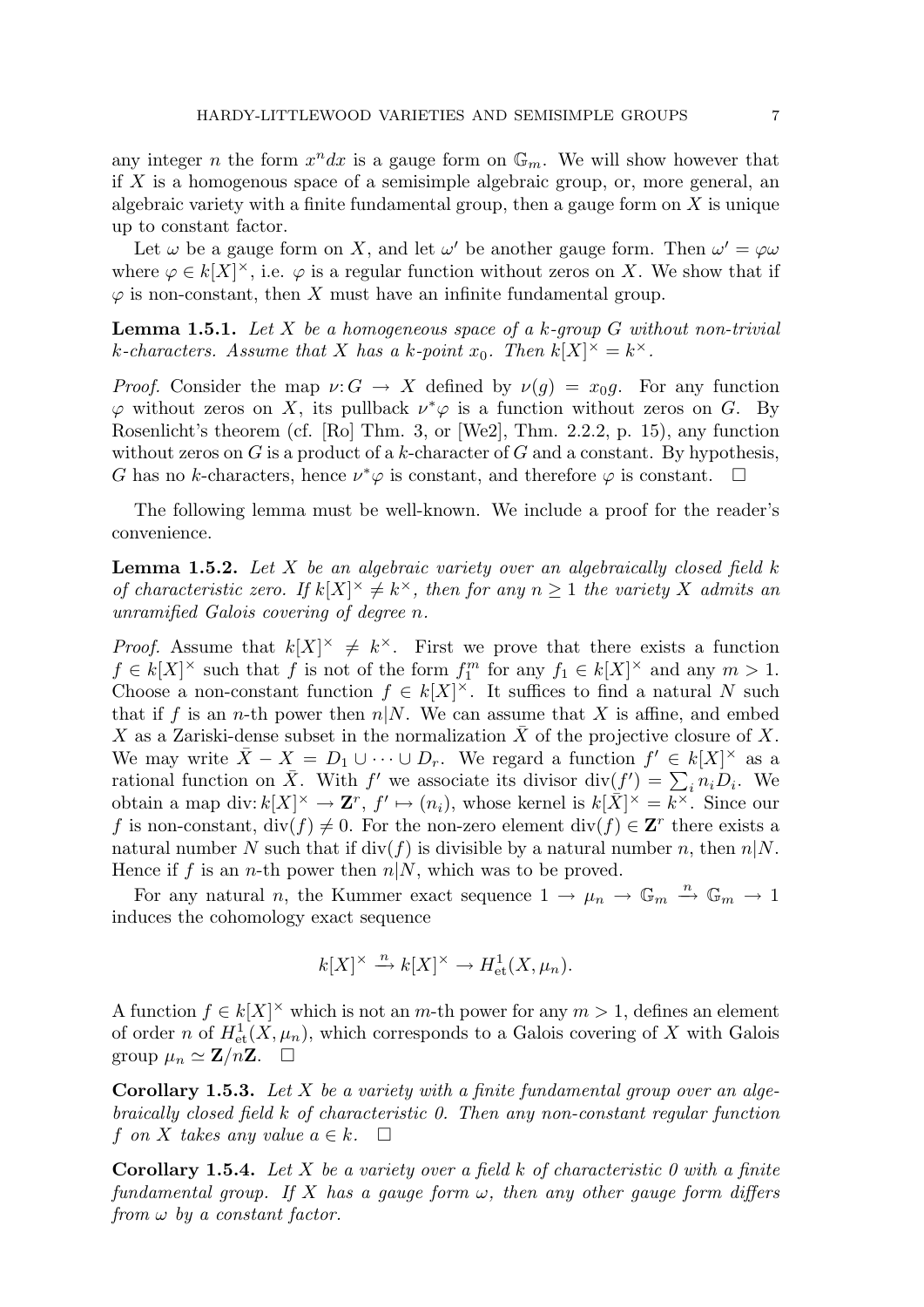**1.6.** Let k be an algebraic number field. Let X be a non-singular k-variety, and  $\omega$  a gauge form on X. With  $\omega$  one can associate a Tamagawa measure m on the set  $X(A)$  of adelic points of X, see [We2], Ch. II. For any place  $v \in V(k)$  one associates a measure  $m_v$  on  $X(k_v)$ , cf. [We2], 2.2.

For a finite set  $S \subset V(k)$ , let  $\mathfrak{o}(S)$  denote the ring of S-integers in k (i.e. the elements of k, which are integer outside S). Fix a model of X over  $\mathfrak{o}(S)$  for some finite  $S$ . For  $v$  outside  $S$ , set

$$
\mu_v(X) = \int_{X(\mathfrak{o}_v)} m_v.
$$

Then for almost all v we have  $\mu_v(X) = q_v^{-\dim X}|X(k(v))|$ , cf. [We2], Thm. 2.2.5.

If  $\prod_v \mu_v(X)$  converges absolutely, one defines the Tamagawa measure  $m$  on  $X({\mathbf A})$ by

(1.6.0) 
$$
m = |\Delta_k|^{-\frac{1}{2}\dim X} \prod_{\mathcal{V}} m_v
$$

where  $\Delta_k$  is the discriminant of k (see [We2], 2.3 for details). By the product formula, the measure m does not change if  $\omega$  is multiplied by a constant.

When  $\prod_{v} \mu_v(X)$  does not converge absolutely, one needs convergence factors, cf. [We2], 2.3. A family  $(\lambda_v)$  of strictly positive numbers is called a family of convergence factors for X if  $\prod_v \lambda_v^{-1} \mu_v(X)$  converges absolutely. Then one defines the Tamagawa measure by

$$
m = |\Delta_k|^{-\frac{1}{2}\dim X} \prod_{\mathcal{V}} \lambda_v^{-1} m_v.
$$

The Tamagawa measure m depends on the choice of convergence factors; a different choice will multiply the measure by a constant.

In case  $\prod \mu_v(X)$  is conditionally convergent, we can normalize the Tamagawa measure by setting

$$
m = |\Delta_k|^{-\frac{1}{2}\dim X} \Lambda \prod_v \lambda_v^{-1} m_v
$$

where

(1.6.0.1) 
$$
\Lambda = \prod_{v \mid \infty} \lambda_v \lim_{x \to \infty} \prod_{p \leq x} \prod_{v \mid p} \lambda_v.
$$

Note that the convergence of  $(1.6.0.1)$  is equivalent to convergence of  $\prod_{v} \mu_v$ , and furthermore this normalization is independent of the choice of convergence factors.

We will recall the definition of the Tamagawa measure for connected unimodular groups and define the Tamagawa measure for homogeneous spaces.

**1.6.1.** Let G be a connected unimodular k-group G, and  $\omega_G$  an invariant gauge form on G. Let  $\rho_G$  denote the representation of  $Gal(\bar{k}/k)$  in the space  $X^*(G) \otimes \mathbf{Q}$ , and let  $t_G$  be the rank of the group of k-characters of G (i.e. the multiplicity of the trivial representation in  $\rho_G$ ). The Tamagawa measure on  $G(\mathbf{A})$  is defined by

(1.6.1.1) 
$$
m_f^G = r_G^{-1} |\Delta_k|^{-\frac{1}{2} \dim G} \prod_{\mathcal{V}_f} (\lambda_v^G)^{-1} m_v
$$

$$
m_\infty^G = \prod_{\mathcal{V}_\infty} m_v
$$

$$
m^G = m_\infty m_f
$$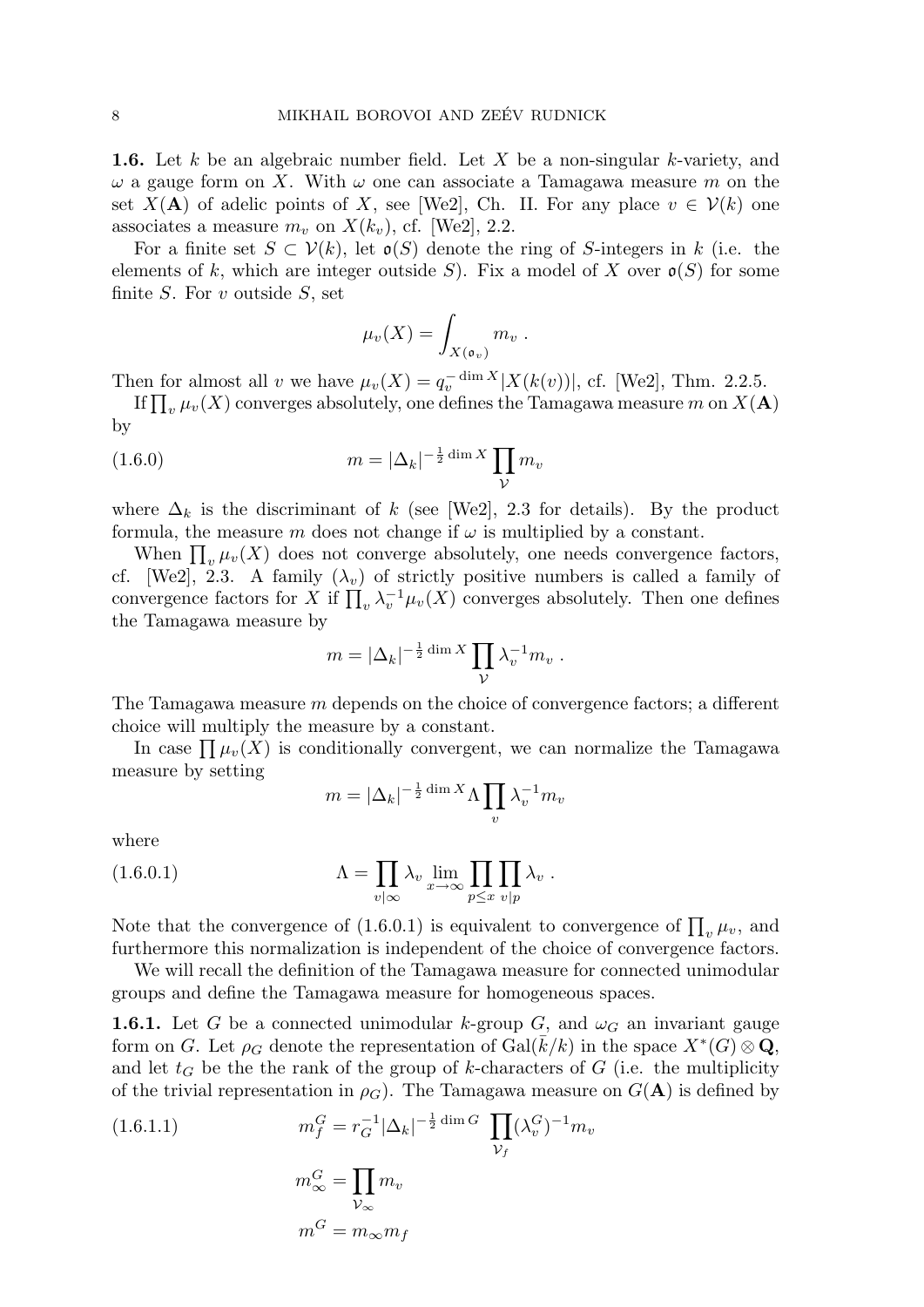where

 $\Delta_k$  is the discriminant of k;  $\lambda_v^G = L_v(1, \rho_G)^{-1}$  for  $v \in V$ , where  $L_v(s, \rho_G)$  is the local factor of the Artin Lfunction associated with  $\rho_G$ ;

 $r_G = \lim_{s\to 1} (s-1)^{t_G} L(s, \rho_G)$ , where  $L(s, \rho_G)$  is the corresponding Artin L-function,  $L(s, \rho_G) = \prod_{\mathcal{V}_f} L_v(s, \rho_G).$ 

If G is connected, the product in  $(1.6.1.1)$  converges absolutely, cf.  $[O], 1.1.1$ .

For an idele  $a \in \mathbf{A}^{\times}$  its norm is defined by  $|a| = \prod_{v} |a_v|$ . Let  $G(\mathbf{A})^1$  denote the set of all  $g \in G(\mathbf{A})$  such that  $|\chi(g)| = 1$  for any k-character  $\chi: G \to \mathbb{G}_m$ . The Tamagawa number of G is defined by  $\tau(G) = m(G(A)^1/G(k)).$ 

**1.6.2.** Let G be a unimodular k-group,  $H \subset G$  a unimodular k-subgroup,  $X =$  $H\backslash G$ . By 1.4 there exists an invariant gauge form  $\omega_X$  on X. We define the Tamagawa measure  $m = m_X$  on  $X(\mathbf{A})$  by

(1.6.2.1) 
$$
m_f = r_X^{-1} |\Delta_k|^{-\frac{1}{2} \dim X} \prod_{V_f} (\lambda_v^X)^{-1} m_v.
$$

$$
m_{\infty} = \prod_{V_{\infty}} m_v
$$

$$
m = m_{\infty} m_f
$$

where

$$
\lambda_v^X = \frac{L_v(1, \rho_H)}{L_v(1, \rho_G)} = \frac{\lambda_v^G}{\lambda_v^H}
$$
  

$$
r_X = \lim_{s \to 1} (s - 1)^{t_G - t_H} \frac{L(s, \rho_G)}{L(s, \rho_H)} = \frac{r_G}{r_H}
$$

We will need two known lemmas.

**Lemma 1.6.3.** Let k be any field, G a k-group and  $H \subset G$  a k-subgroup. Set  $X = H \backslash G$ . Then there is a canonical exact sequence

$$
1 \to X(k)/G(k) \to H^1(k, H) \to H^1(k, G).
$$

*Proof.* See [Se1], Ch. I, 5.4, Prop. 36.  $\Box$ 

**Lemma 1.6.4.** Let k be a number field, G a connected k-group, H a connected ksubgroup, and  $X = H\backslash G$ . For any point  $x_A \in X(A)$ , the map  $g \mapsto x_A g: G(A) \rightarrow$  $X(A)$  is open. In particular, the orbits of  $G(A)$  in  $X(A)$  are open.

Idea of proof. We use Lang's theorem [La] and Hensel's lemma. See [Se2], p. 654, for a more general statement.  $\square$ 

Now assume that G and H are connected unimodular and that gauge forms  $\omega$ on X,  $\omega_G$  on G and  $\omega_H$  on H match together algebraically. One can check that the local measures  $m_v$  on  $X(k_v)$ ,  $m_v^G$  on  $G(k_v)$  and  $m_v^H$  on  $H(k_v)$  match together topologically in the sense of [We2], 2.4, p. 25, i.e.  $m_v^G = m_v \cdot m_v^H$ .

Let  $m<sup>G</sup>$  and  $m<sup>H</sup>$  be the Tamagawa measures on  $G(A)$  and  $H(A)$ , respectively.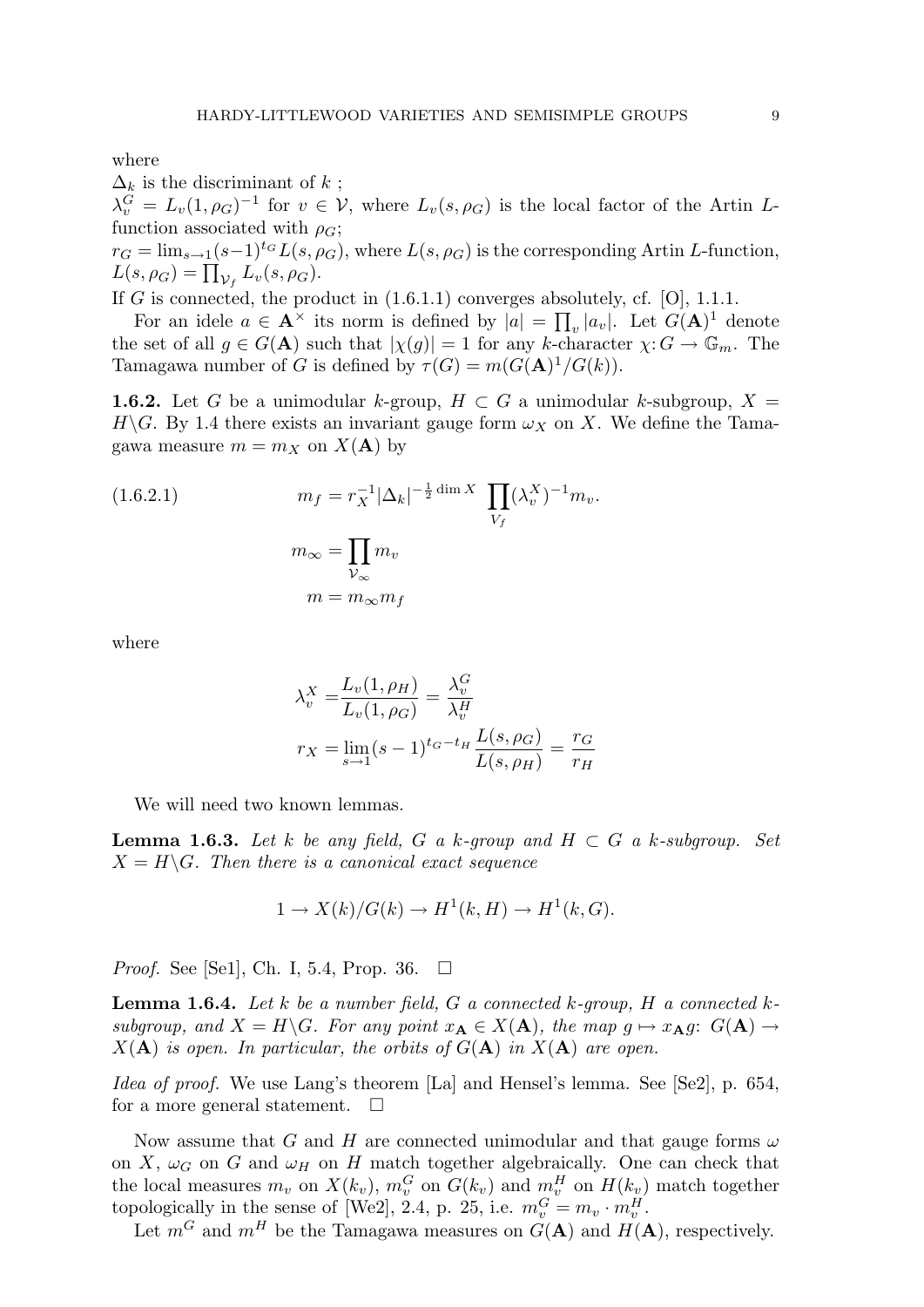**Lemma 1.6.5.** When H is connected, the product in  $(1.6.2.1)$  converges absolutely, and any of the triples of measures  $(m^G, m^H, m)$  and  $(m_f^G, m_f^H, m_f)$  match together topologically.

The lemma is a version of [We2], Thm. 2.4.2, without the hypothesis that the map  $g \mapsto x_0g: G \to X$  admits a local section.

Idea of proof. It suffices to prove that  $(1.6.2.1)$  converges absolutely. This means that  $\prod_{v} (\lambda_v^X)^{-1} \mu_v(X)$  converges absolutely, cf. [We2], 2.3. The products  $\prod_{v} (\lambda_v^G)^{-1} \mu_v(G)$  and  $\prod_{v} (\lambda_v^H)^{-1} \mu_v(H)$  converge absolutely by [O], 1.1.1, and by definition  $\lambda_v^X = (\lambda_v^H)^{-1} \lambda_v^G$ . Since H is connected, by Lang's theorem  $\mu_v^X = \mu_v^G (\mu_v^H)^{-1}$ for almost all v, and the lemma follows.  $\square$ 

Remark 1.6.6. The product in  $(1.6.2.1)$  converges absolutely even when H is nonconnected (see 1.7 below). However in this case (1.6.1.1) does not converge for H. It can be shown that if G and H have no k-characters, the singular series is conditionally convergent and the normalization (1.6.0.1) coincides with (1.6.2.1).

1.7. Non-connected stabilizer. We show that the product (1.6.0) is absolutely convergent for  $X = H\backslash G$  when G is connected semisimple and the stabilizer H is  $\prod_{v} \mu_v(X)$  is absolutely convergent. Since for almost all primes we have  $\mu_v(X) =$ semisimple, even if we do not assume that  $H$  is connected. It suffices to prove that  $q_v^{-\dim X} |X(k(v))|$ , the convergence of (1.6.0) follows from

**Proposition 1.7.1.** Let  $X = H \backslash G$  be a homogenous space defined over a finite field  $\mathbf{F}_q$ , where G is connected semisimple, and H is semisimple, but not necessarily connected. Then

$$
\frac{|X(\mathbf{F}_q)|}{q^{\dim X}} = 1 + O(q^{-2}).
$$

We will need:

**Lemma 1.7.2.** Let E be a finite group over the finite field  $\mathbf{F}_q$ . For a cohomology class  $\xi \in H^1(\mathbf{F}_q, E)$  and a cocycle  $\psi$  representing  $\xi$ , set  $e(\xi) = |\psi E(\mathbf{F}_q)|$ , where  $\psi E$ denotes the corresponding twisted group. Then

$$
\sum_{\xi \in H^1(\mathbf{F}_q,E)} \frac{1}{e(\xi)} = 1.
$$

 $\Box$ 

1.7.3. Idea of Proof of Proposition 1.7.1.

To count points in  $X(\mathbf{F}_q)$ , we decompose it into orbits under  $G(\mathbf{F}_q)$ . For one orbit  $xG(\mathbf{F}_q)$  with stabilizer  $H_x$ , we have

(1.7.3.1) 
$$
|xG(\mathbf{F}_q)| = \frac{|G(\mathbf{F}_q)|}{|H_x(\mathbf{F}_q)|} = \frac{|G(\mathbf{F}_q)|}{|H_x^{\circ}(\mathbf{F}_q)|} \cdot \frac{1}{|\pi_0(H_x)(\mathbf{F}_q)|}.
$$

Set  $E = \pi_0(H)$ . Using Lemma 1.6.3 and Lang's theorem, we can show that the orbits of  $G(\mathbf{F}_q)$  in  $X(\mathbf{F}_q)$  are in one-to-one correspondence with the set  $H^1(\mathbf{F}_q, E)$ , and under this correspondence  $|\pi_0(H_x)(\mathbf{F}_q)| = e(\xi)$ .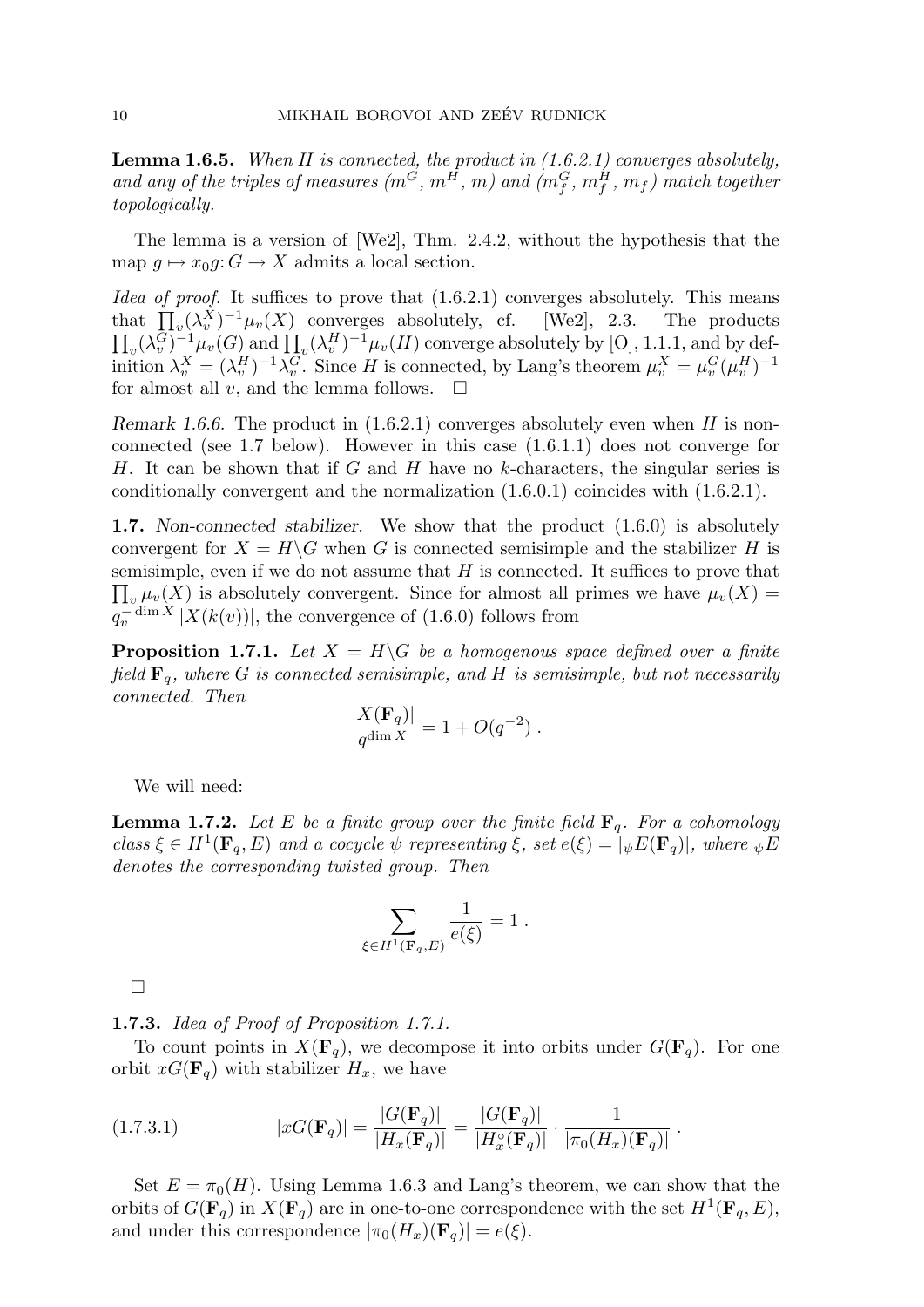For a connected semisimple group G over  $\mathbf{F}_q$ , it follows from [St, 11.16] that

$$
(1 - q^{-2})^{\text{rank }G} \le \frac{|G(\mathbf{F}_q)|}{q^{\dim G}} \le (1 + q^{-2})^{\text{rank }G}.
$$

Applying this inequality to G and  $H_x^{\circ}$  in (1.7.3.1), we find

$$
(1.7.3.2) \qquad \frac{(1-q^{-2})^{\text{rank }G}}{(1+q^{-2})^{\text{rank }H}} \cdot \frac{1}{e(\xi)} \le \frac{|xG(\mathbf{F}_q)|}{q^{\dim X}} \le \frac{(1+q^{-2})^{\text{rank }G}}{(1-q^{-2})^{\text{rank }H}} \cdot \frac{1}{e(\xi)},
$$

for the orbit corresponding to a cohomology class  $\xi$ . By summing (1.7.3.2) over  $\xi \in H^1(\mathbf{F}_q, E)$  and applying Lemma 1.7.2, we obtain Proposition 1.7.1.  $\Box$ 

We refer the reader to  $\text{[Sp]}$  for a treatment of the situation when G and H are not assumed to be semisimple.

**1.8.** We show that when X is as in  $(0.0.2)$ , our Hardy-Littlewood expectation, i.e. the Tamagawa measure of  $B_{\infty} \times B_f$ , coincides with the classical Hardy-Littlewood expectation, i.e. the product of the singular integral and the singular series.

Let X be as in (0.0.2). Consider the map  $f = (f_1, \ldots, f_r): \mathbb{A}^n \to \mathbb{A}^r$ . Set  $V_s = f^{-1}(s)$  for  $s \in \mathbb{A}^r$ . Then  $X = V_0$ .

Since  $\text{rank}(\partial f_i/\partial x_j) = r$  on X, the map f is smooth on  $f^{-1}(U)$  for some Zariskiopen set U in  $A^r$ , and the construction of 1.3 defines gauge forms  $\omega^s$  on the fibers  $V_s$  for  $s \in U$ . Set  $\mathcal{U}_v = U(\mathbf{Q}_v) \subset \mathbf{Q}_v^r$ . Let  $m_v^s$  denote the corresponding local measures on  $V_s(\mathbf{Q}_v)$  for  $s \in \mathcal{U}_v$ .

From the construction of the forms  $\omega^s$  it follows that for any compactly supported functions  $\phi$  on  $\mathcal{U}_v$  and  $\psi$  on  $f^{-1}(\mathcal{U}_v) \subset \mathbf{Q}_v^n$ , which are piecewise continuous when  $v = \infty$  and locally constant when  $v = p < \infty$ , we have

$$
(1.8.0) \qquad \int \phi(f(x))\psi(x)\,dx_1\ldots dx_n = \int \phi(s)\left(\int_{V_s(\mathbf{Q}_v)}\psi dm_v^s\right)\,ds_1\ldots ds_r
$$

This equality defines the measures  $m_v^s$  uniquely for almost all s.

**Lemma 1.8.1.** For any prime  $p$ ,

$$
m_p(X(\mathbf{Z}_p)) = \lim_{l \to \infty} \frac{|\{x \in (\mathbf{Z}/p^l\mathbf{Z})^n : f_i(x) \equiv 0 \mod p^l\}|}{p^{l \dim X}}
$$

.

.

## Lemma 1.8.2.

$$
m_{\infty}(\{x \in X(\mathbf{R}) : |x| \leq T\}) = \lim_{\varepsilon \to 0} \frac{\text{vol}\{x \in \mathbf{R}^n : |x| \leq T, |f_i(x)| < \varepsilon/2, \ i = 1, \dots, r\}}{\varepsilon^r}
$$

Proof of Lemmas  $1.8.1$  and  $1.8.2$ .  $l^{-}$ 

$$
\mathfrak{C}_{\varepsilon} = p^l \mathbf{Z}_p^r \subset \mathbf{Q}_p^r, \qquad \mathfrak{B} = \mathbf{Z}_p^n \subset \mathbf{Q}_p^n.
$$

Then  $vol(\mathfrak{C}_{\varepsilon}) = \varepsilon^r = p^{-lr}$ . For l sufficiently big,  $\mathfrak{C}_{\varepsilon} \subset U(\mathbf{Q}_p)$ . Take for  $\psi$  the characteristic function of the compact open subset  $\mathfrak{B} \cap f^{-1}(U) \subset \mathbf{Q}_p^n$ , and for  $\phi$ the characteristic function of  $\mathfrak{C}_{\varepsilon} \cap U \subset \mathbf{Q}_{p}^{r}$ . Then (1.8.0) yields

$$
p^{-nl}|\{x\in (\mathbf{Z}/p^l\mathbf{Z})^n : f_i(x)\equiv 0\mod p^l\}| = \int_{\mathfrak{C}_{\varepsilon}} m_p^s(V_s(\mathbf{Z}_p)) ds_1 \dots ds_r
$$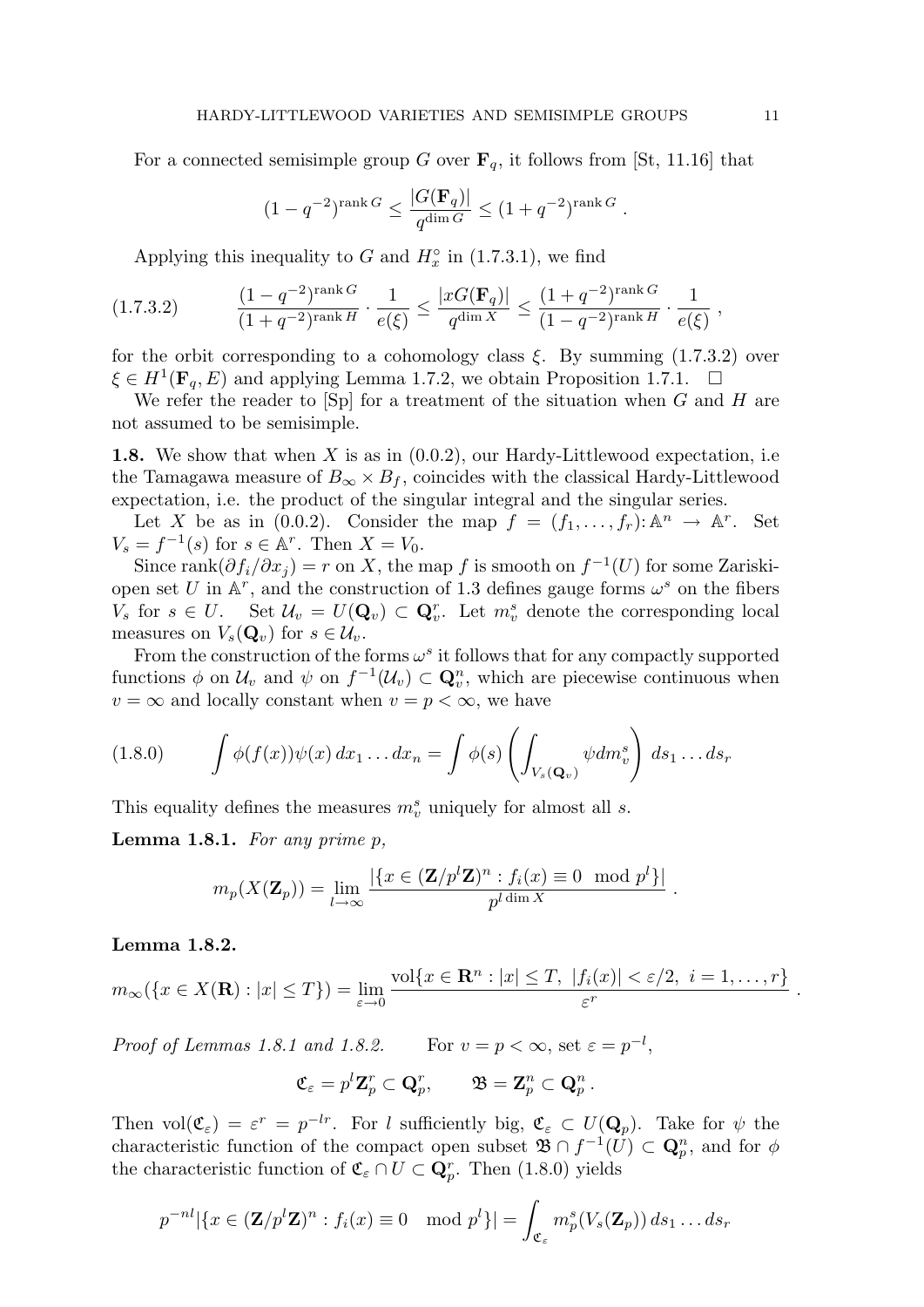After dividing by  $vol(\mathfrak{C}_{\varepsilon}) = p^{-lr}$  and passing to limit, we get Lemma 1.8.1. For  $v = \infty$ , for any  $\varepsilon > 0$  set

$$
\mathfrak{C}_{\varepsilon} = \{ s \in \mathbf{R}^r : |s_i| \leq \varepsilon/2, \ i = 1, \dots, r \}, \qquad \mathfrak{B} = \{ x \in \mathbf{R}^n : |x| \leq T \}.
$$

For sufficiently small  $\varepsilon, \mathfrak{C}_{\varepsilon} \in U(\mathbf{R})$ . Take for  $\psi$  the characteristic function of the set  $\mathfrak{B} \cap f^{-1}(U)$ , and for  $\phi$  the characteristic function of the cube  $\mathfrak{C}_{\varepsilon}$ . The equality  $(1.8.0)$  yields

$$
\text{vol}(f^{-1}(\mathfrak{C}_{\varepsilon})\cap \mathfrak{B})=\int_{\mathfrak{C}_{\varepsilon}} m_{\infty}^s(V_s(\mathbf{R})\cap \mathfrak{B})\ ds_1\dots ds_r.
$$

After dividing by  $vol(\mathfrak{C}_{\varepsilon}) = \varepsilon^r$  and passing to limit, we obtain Lemma 1.8.2.  $\square$ 

**Corollary 1.8.3.** Let X be as in (0.0.2), and assume that the singular series  $\mathfrak{S}(X)$ converges at least conditionally. Then

$$
m_f(X(\hat{\mathbf{Z}})) = \mathfrak{S}(X)
$$
 and  $\sum_{B_{\infty}} m_{\infty}(B_{\infty}^T) = \mu_{\infty}(X, T)$ .

 $\Box$ 

### §2 Hardy-Littlewood varieties

**2.1.** In this section  $k = \mathbf{Q}$ . Let X be an algebraic variety over  $\mathbf{Q}$ , and  $\omega$  a gauge form on X. We assume that either the product  $(1.6.0)$  is absolutely convergent, or that we are given a canonical set  $\lambda_v$  of convergence factors. In any case we can define the Tamagawa measure m on  $X(A)$  and measures  $m_f$  on  $X(A_f)$  and  $m_\infty$ on  $X_{\infty}$ .

We assume that X is affine and is embedded into a vector space  $W$  as a closed subvariety. Suppose that all the connected components  $B_{\infty}$  of  $X(\mathbf{R})$  are noncompact. Let  $B_{\infty}$  be a connected component of  $X(\mathbf{R})$ , and  $B_f \subset G(\mathbf{A}_f)$  be any open compact subset. Set  $B = B_{\infty} \times B_f$ . For a positive number T, set  $B_{\infty}^T = \{x \in B_{\infty} : |x| \leq T\}$ . We want to compare the counting function

 $N(T, X; B) = |\{x \in X(\mathbf{Q}) \cap B : |x| \leq T\}|$ 

with its Hardy-Littlewood expectation  $m(B_{\infty}^T \times B_f) = m_f(B_f) m_{\infty}(B_{\infty}^T)$ .

**Definition 2.2.** A variety  $X$  is called strongly Hardy-Littlewood with respect to a gauge form  $\omega$ , if for any  $B_{\infty}$  and any  $B_f$  as above,

$$
N(T, X; B) \sim m(B_{\infty}^T \times B_f) \quad \text{as } T \to \infty.
$$

**Definition 2.3.** Let  $\delta$  be a locally constant non-negative function on  $X(\mathbf{A})$ , which is constant on connected components of  $X(\mathbf{R})$  and not zero identically.

A variety X is called (relatively) Hardy-Littlewood with density  $\delta$ , with respect to a gauge form  $\omega$ , if for any  $B_{\infty}$  and any  $B_f$  as above,

$$
N(T, X; B_{\infty} \times B_f) \sim \int_{B_{\infty}^T \times B_f} \delta(x) dm \quad \text{as } T \to \infty.
$$

Thus a strongly Hardy-Littlewood variety is a Hardy-Littlewood variety with constant density 1.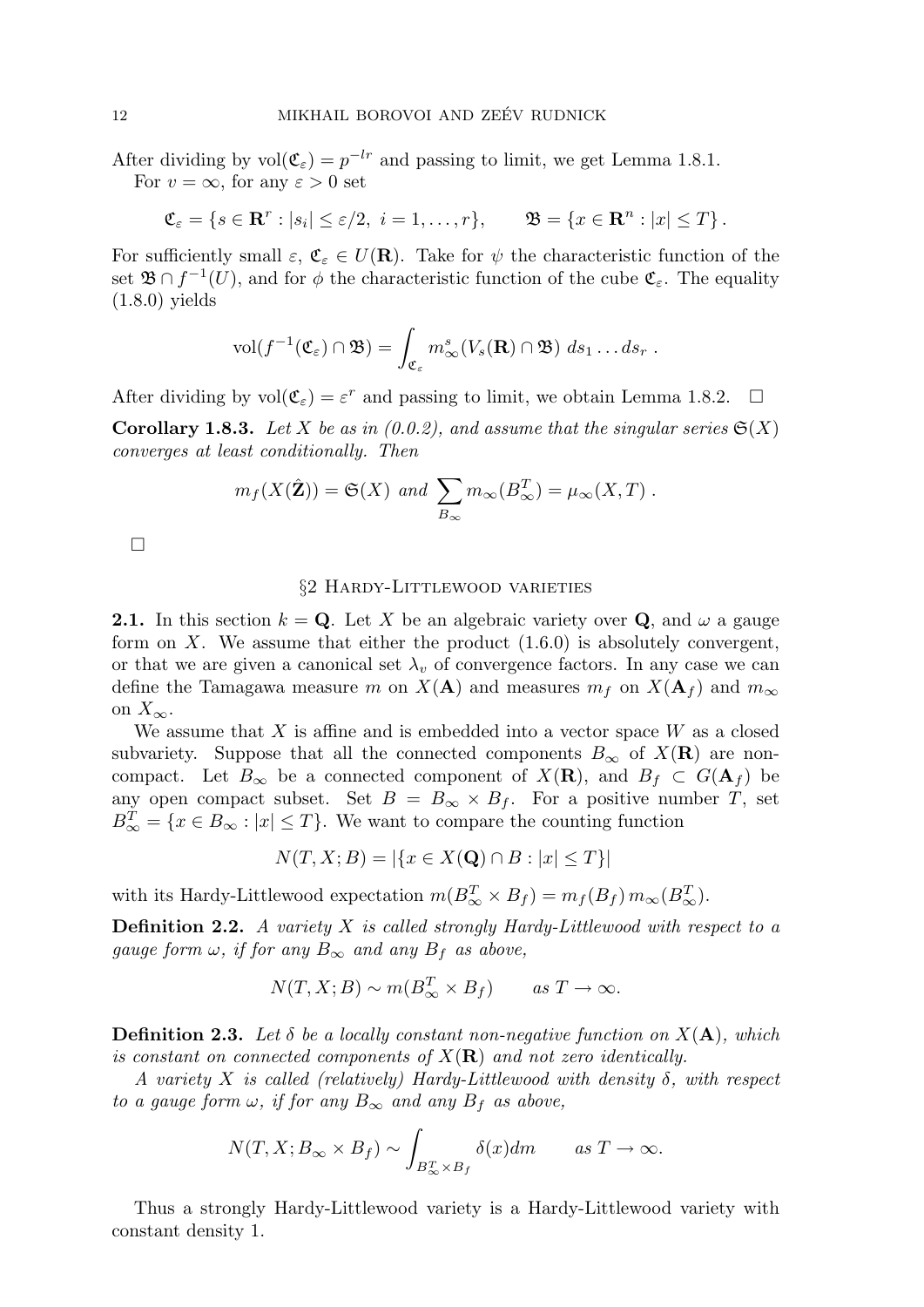**Proposition 2.4.** If X is strongly Hardy-Littlewood, then X has the strong approximation property: the image of  $X(Q)$  in  $X(A_f)$  is dense.

*Proof.* Let  $B_f \subset X(\mathbf{A}_f)$  be an open subset. We must prove that  $X(\mathbf{R}) \times B_f$ contains a rational point. We will prove a stronger assertion: for any connected component  $B_{\infty}$  of  $X(\mathbf{R})$ , the set  $B_{\infty} \times B_f$  contains a rational point. We may assume that  $B_f$  is compact. Since X is strongly Hardy-Littlewood, the number of Q-rational points in  $B_{\infty}^T \times B_f$  grows asymptotically as  $m_{\infty}(B_{\infty}^T) \cdot m_f(B_f)$  as  $T \to \infty$ , and in particular since  $m_{\infty}(B_{\infty}^T) \cdot m_f(B_f) > 0$  (and is increasing),  $X(\mathbf{R}) \times B_f$ contains a rational point.  $\quad \Box$ 

We may assume that  $X$  is defined by polynomials with integer coefficients. Then  $X(\mathfrak{o}(S))$  makes sense for any finite set  $S \subset \mathcal{V}(\mathbf{Q})$  containing  $\infty$ .

**Proposition 2.5.** If X is Hardy-Littlewood, then there exists a finite set S containing  $\infty$  such that the image of  $X(\mathfrak{o}(S))$  in  $\prod_{v \notin S} X(\mathfrak{o}_v)$  is dense.

*Proof.* Choose a point  $y = (y_{\infty}, y_f) \in X(\mathbf{A})$  such that  $\delta(y) \neq 0$ . Set  $\Delta = \delta(y)$ Let  $U_f$  be an open compact neighborhood of  $y_f$  such that  $\delta(x) = \Delta$  on  $B_\infty \times U_f$ , where  $B_{\infty}$  is the connected component of  $y_{\infty}$  in  $X(\mathbf{R})$ . We can choose  $U_f$  of the form  $U_f = \prod U_p$ . There exists a finite subset S of  $\mathcal{V}(\mathbf{Q})$ , containing  $\infty$ , such that  $U_p = X(\mathbf{Z}_p)$  for  $p \notin S$ .

Now let  $B^S$  be any open subset of  $\prod_{p \notin S} X(\mathbf{Z}_p)$ . We must prove that the set  $\prod_{v\in S} X(\mathbf{Q}_v) \times B^S$  contains rational points. Set  $B_f = \prod_{p\in S\cap V_f} U_p \times B^S$ . The density  $\delta$  is constant and positive on  $B_{\infty} \times B_f$ . An argument similar to that in the proof of Proposition 2.4 shows that  $B_{\infty} \times B_f$  contains a rational point. We conclude that  $\prod_{v \in S} X(\mathbf{Q}_v) \times B^S$  contains a rational point.  $\Box$ 

We say that an algebraic variety  $X$  over a field  $k$  is geometrically simply connected if  $X_{\bar{k}}$  has no non-trivial unramified coverings.

**Proposition 2.6.** If a variety X over  $Q$  is Hardy-Littlewood with some density  $\delta$ , then X is geometrically simply connected.

*Proof.* Minchev [Min] proved that if  $X$  is a non-singular algebraic variety over a number field k, and for some  $S \subset \mathcal{V}(k)$  the image of  $X(\mathfrak{o}(S))$  in  $\prod_{v \notin S} X(\mathfrak{o}_v)$  is dense, then  $X$  is geometrically simply connected. The proposition follows therefore from Proposition 2.5.  $\Box$ 

**Proposition 2.7.** If X is an affine homogeneous space of a connected group  $G$ , with non-connected stabilizer  $H$ , then  $X$  is not Hardy-Littlewood with respect to any gauge form.

*Proof.* Indeed, then  $H^{\circ} \backslash G$  is an unramified covering of  $X = H \backslash G$ , hence X is not simply connected.  $\square$ 

Remark 2.7.1. The fact that the image of  $X(\mathfrak{o}(S))$  in  $\prod_{v \notin S} X(\mathfrak{o}_v)$  is not dense for a homogeneous space X with non-connected stabilizer, was also proved in [Bo1]. It can also be easily proved by Kneser's method [Kn2], using a theorem on the finiteness of the number of orbits of an S-arithmetic group ([Brl], 8.10).

Corollary 2.8. If X is a Hardy-Littlewood variety with respect to a gauge form  $\omega$ , then the Tamagawa measure m' on  $X(A)$  defined by any gauge form  $\omega'$  on  $X$ , coincides with the Tamagawa measure m defined by  $\omega$ .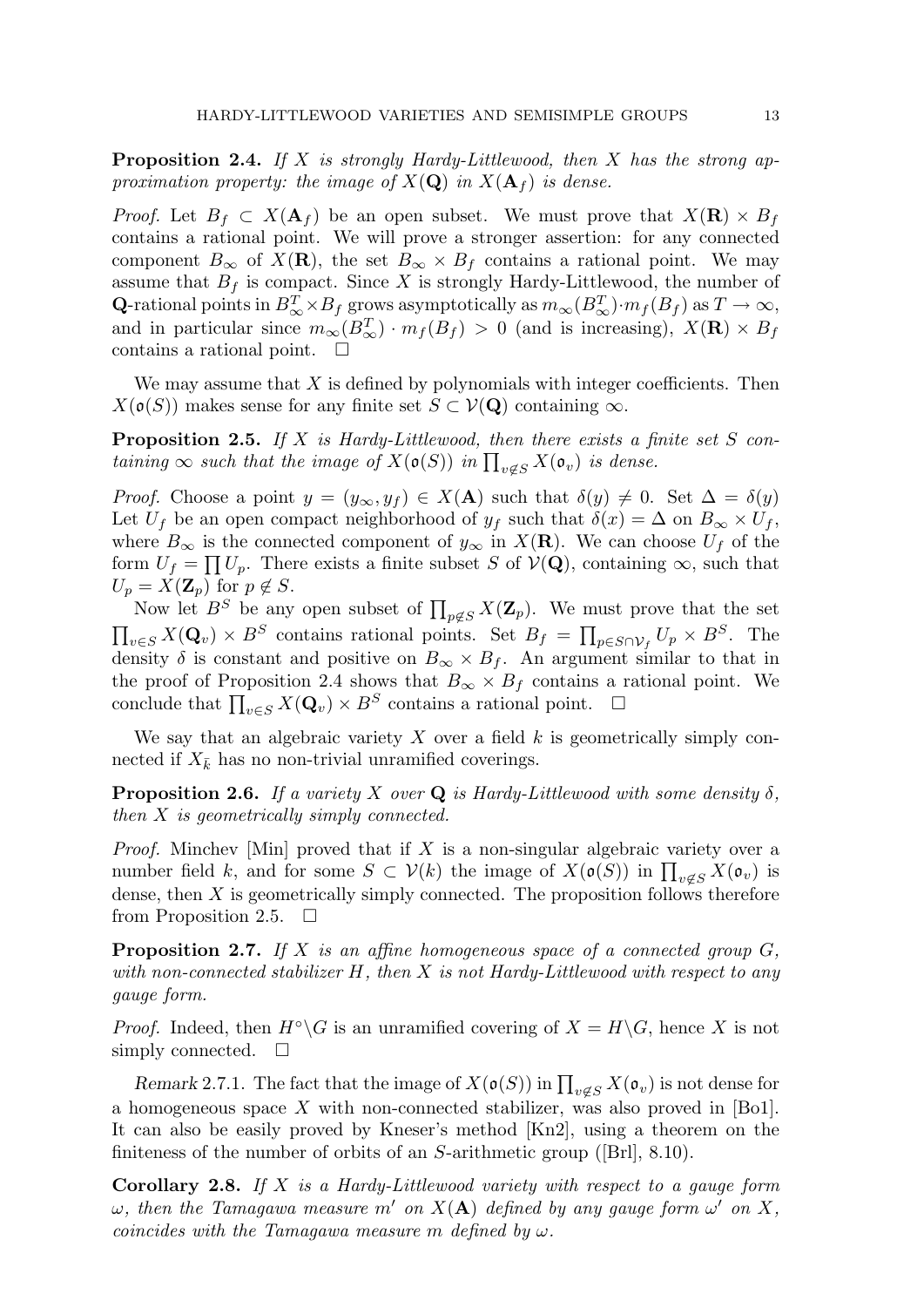*Proof.* Indeed, by Proposition 2.6,  $X$  is geometrically simply connected. It follows from Corollary 1.5.4 that  $\omega' = \lambda \omega$  for some  $\lambda \in k^{\times}$ . By the product formula,  $m' = m$ , cf. [We2], Thm. 2.3.1.  $\Box$ 

We see that for a Hardy-Littlewood variety  $X$ , the Hardy-Littlewood expectation depends only on  $X$ , and not on the choice of a gauge form.

**Proposition 2.9.** Let X be a strongly Hardy-Littlewood variety as in  $(0.0.2)$ . Then

$$
N(T, X) \sim \mathfrak{S}(X) \mu_{\infty}(X, T) .
$$

*Proof.* Since X is strongly Hardy-Littlewood, for any connected component  $B_{\infty}$  of  $X(\mathbf{R})$  we have

$$
N(T, X; B_{\infty} \times X(\hat{Z})) \sim m(B_{\infty}^T \times X(\hat{Z})) .
$$

Summation over the connected components yields

$$
N(T, X) \sim \sum_{B_{\infty} \subset X(\mathbf{R})} m_{\infty}(B_{\infty}^T) m_f(X(\hat{\mathbf{Z}})).
$$

By Corollary 1.8.3 the right hand side of the above equality equals  $\mathfrak{S}(X)\mu_{\infty}(X,T)$ , which proves the proposition.  $\Box$ 

#### §3. Rational points in adelic orbits

**3.1.** Let k be a number field, G a semisimple simply connected group over k, X a right homogeneous space of G defined over  $k$ . We assume that  $X$  has a  $k$ -point. Let H be the stabilizer of a k-point  $x_0 \in X(k)$ . Hereafter we assume that H is connected.

Let  $\mathcal{O}_{\mathbf{A}}$  be an orbit of  $G(\mathbf{A})$  in  $X(\mathbf{A})$ . In this section we are interested whether  $\mathcal{O}_{\mathbf{A}}$  contains rational points. Our methods are those of [Ko2] and [Bo3]. We use cohomological techniques of [Ko1], [Ko2] in the form of [Bo2].

Recall that a connected algebraic group is simply connected if it is an extension of a simply connected semisimple group by a unipotent group. In the case when the stabilizer  $H$  is simply connected, we have

**Theorem 3.2.** Let  $G$ ,  $X$  and  $H$  be as in 3.1. Assume that  $H$  is simply connected. Then the embeddings  $X(k) \hookrightarrow X(k_{\infty}) \hookrightarrow X(\mathbf{A})$  induce bijections of the orbit spaces

$$
X(k)/G(k) \tilde{\longrightarrow} X(k_{\infty})/G(k_{\infty}) \tilde{\longrightarrow} X(\mathbf{A})/G(\mathbf{A}).
$$

This result is stated in [Ig, p 138]. It follows from Corllary 3.7 below. We provide however an 'elementary' proof.

Proof. Consider the commutative diagram

$$
\begin{array}{ccccccc}\n1 & \xrightarrow{\hspace{2cm}} & X(k)/G(k) & \xrightarrow{\hspace{2cm}} & H^1(k, H) & \xrightarrow{\hspace{2cm}} & H^1(k, G) \\
\downarrow & & & \downarrow & & \downarrow & \\
1 & \xrightarrow{\hspace{2cm}} & X(k_{\infty})/G(k_{\infty}) & \xrightarrow{\hspace{2cm}} & H^1(k_{\infty}, H) & \xrightarrow{\hspace{2cm}} & H^1(k_{\infty}, G)\n\end{array}
$$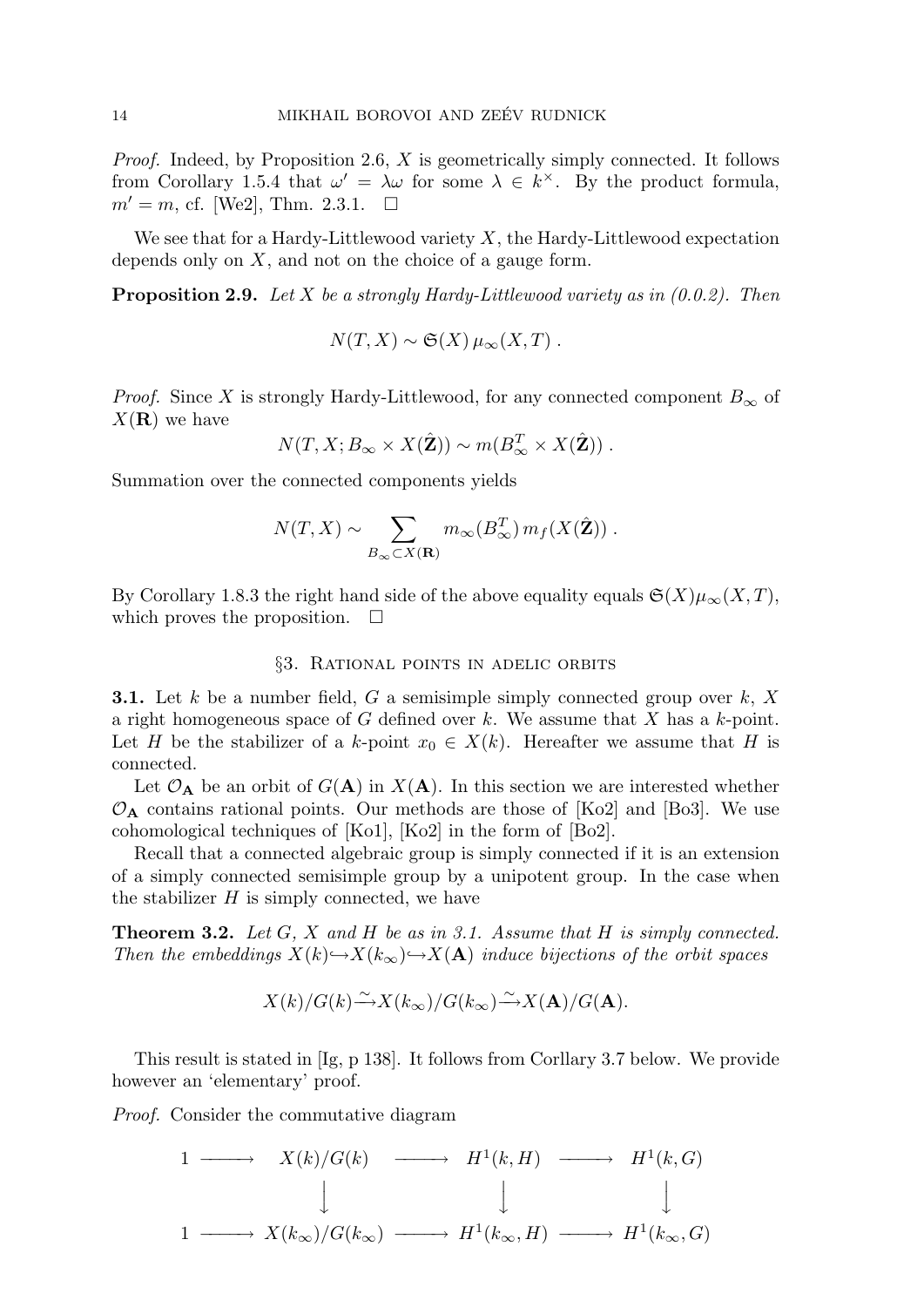where the rows are exact sequences of Lemma 1.6.3. By the Hasse principle for the simply connected groups H and G (Kneser–Harder–Chernousov, see [Ha], [PR, Ch. 6]) the right and middle vertical arrows are bijections, hence the left one is a bijection.

By Kneser's theorem [Kn1],  $H^1(k_v, H) = 0$  for any finite v, hence  $G(k_v)$  acts on  $X(k_v)$  transitively for these v. Using Lemma 1.6.4 we obtain that  $G(\mathbf{A}_f)$  acts on  $X(\mathbf{A}_f)$  transitively. It follows that the map

$$
X(k_{\infty})/G(k_{\infty}) \to X(\mathbf{A})/G(\mathbf{A})
$$

is a bijection.  $\Box$ 

In order to describe the obstruction to the existence of a rational point in an adelic orbit in the case when  $H$  is not simply connected, we need the notion of algebraic fundamental group.

3.3. Algebraic fundamental group. (cf. [Bo2], or the exposition in [Mi] App. B). Let  $\bar{H}$  be a connected group over an algebraically closed field  $\bar{F}$ . First assume that  $\bar{H}$  is reductive. Consider the homomorphism  $\rho: \bar{H}^{\rm sc} \to \bar{H}^{\rm ss} \to \bar{H}$ , where  $\bar{H}^{\rm sc}$  is the universal covering of the derived group  $\bar{H}^{\text{ss}}$  of  $\bar{H}$ . Let  $\bar{T}$  be a maximal torus of  $\bar{H}$ ; set  $\bar{T}^{(sc)} = \rho^{-1}(\bar{T})$ . We define

$$
\pi_1(\bar{H}, \bar{T}) = X_*(\bar{T}) / \rho_* X_*(\bar{T}^{(\text{sc})})
$$

where  $X_*(\cdot)$  denotes the cocharacter group. If  $\overline{T}' \subset \overline{H}$  is another torus, then there is an element  $h \in \bar{H}(\bar{k})$  such that the inner automorphism int(h) of  $\bar{H}$  takes  $\bar{T}'$  to T. One can easily check that  $\text{int}(h)$  induces a canonical isomorphism  $\pi_1(\bar{H}, \bar{T}') \rightarrow$  $\pi_1(\bar{H}, \bar{T})$ . We can therefore write  $\pi_1(\bar{H})$  for  $\pi_1(\bar{H}, \bar{T})$ . Now if  $\bar{H}$  is any connected group, not necessarily reductive, then we set  $\pi_1(\bar{H}) = \pi_1(\bar{H}/\bar{H}^u)$  where  $\bar{H}^u$  is the unipotent radical of  $H$ .

The algebraic fundamental group  $\pi_1(\bar{H})$  is a functor from the category of connected  $F$ -groups to finitely generated abelian groups. Moreover, for a connected group H defined over any field F of characteristic 0, the Galois group  $Gal(F/F)$ acts on  $\pi_1(H_{\bar{F}})$ , so we get a functor  $H \mapsto \pi_1(H_{\bar{F}})$  from the category of connected F-groups to Galois modules, finitely generated over **Z**. We will write  $\pi_1(H)$  for the corresponding Galois module. One can check that an inner twisting does not change the algebraic fundamental group.

Examples. If H is unipotent, then  $\pi_1(H) = 0$ . If H is a torus, then  $\pi_1(H) =$  $X_*(H)$ . If H is a reductive group such that  $H^{ss}$  is simply connected, then  $\pi_1(H)$  =  $X_*(H/H^{\text{ss}})$ . If H is semisimple, then  $\pi_1(H)$  is a twisted form of the finite group  $\ker[\rho: H^{\rm sc} \to H]$  (i.e. they are isomorphic as abelian groups but not as Galois modules); namely,

$$
\pi_1(H) = \text{Hom}(X^*(\ker \rho), \mathbf{Q}/\mathbf{Z}).
$$

In particular,  $\pi_1(PGL_n) = \mathbb{Z}/n\mathbb{Z}$ , while ker $|SL_n \to PGL_n| = \mu_n$ . It is worth mentionning that for any connected group  $H$  defined over  $C$ , the algebraic fundamental group of H is just the usual topological fundamental group of  $H(\mathbf{C})$ .

**3.4.** Coinvariants. For a connected algebraic group  $H$  over a field  $F$ , we set, following Kottwitz ([Ko2], Introduction)

$$
C(H) = (\pi_1(H)_{\text{Gal}(\bar{F}/F)})_{\text{tors}} ,
$$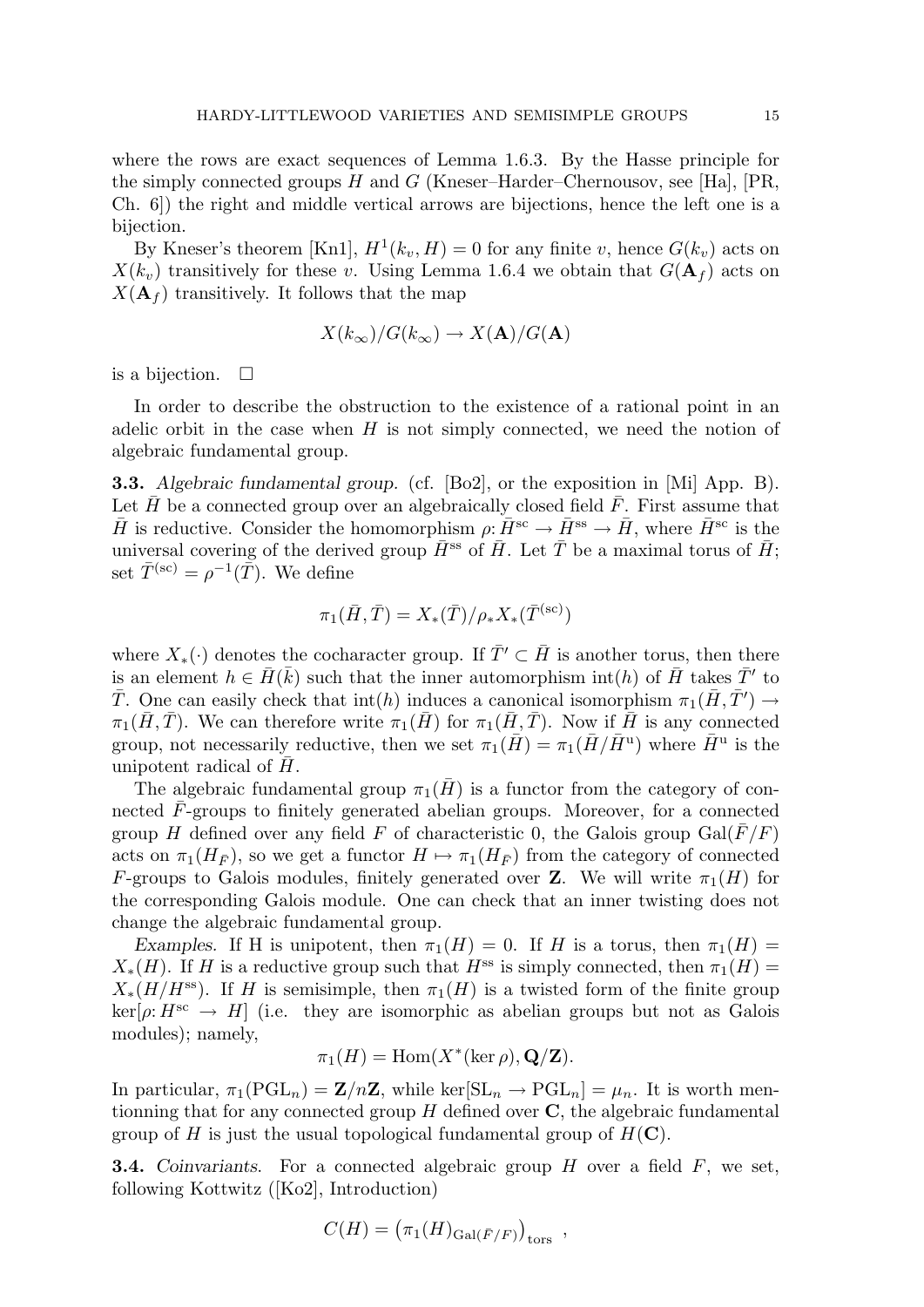where  $\pi_1(H)_{Gal(\bar{F}/F)}$  denote the group of coinvariants of the Galois group, and  $(\cdot)_{\text{tors}}$  denotes the torsion subgroup. (Kottwitz writes  $A(H)$  instead of  $C(H)$ .) For a connected group  $H$  over a number field  $k$  we set

$$
C_v(H) := C(H_{k_v}) = (\pi_1(H)_{\text{Gal}(\bar{k}_v/k_v)})_{\text{tors}}
$$

for any place v of k. We have a canonical map  $i_v: C_v(H) \to C(H)$  induced by an inclusion  $Gal(k_v/k_v) \rightarrow Gal(k/k)$ .

Kottwitz relates the groups  $C(H)$  and  $C_v(H)$  to the first Galois cohomology of H. For a place  $v$  of  $k$  he defines a local map

$$
\beta_v: H^1(k_v, H) \to C_v(H)
$$

taking the neutral element of  $H^1(k_v, H)$  to zero (cf. [Ko2], Thm. 1.2; our  $\beta_v$  is  $\alpha_{H_v}$  in the notation of Kottwitz). For finite v, the map  $\beta_v$  is bijective.

3.5. Kottwitz invariant. We can now define the Kottwitz invariant of an adelic orbit  $\mathcal{O}_\mathbf{A}$ . Write  $\mathcal{O}_\mathbf{A} = \prod' \mathcal{O}_v$ , where  $\mathcal{O}_v$  is an orbit of  $G(k_v)$  in  $X(k_v)$  for a place v of k, and  $\prod'$  denotes the restricted product. By Lemma 1.6.3 an orbit  $\mathcal{O}_v$  defines a cohomology class  $\xi_v \in H^1(k_v, H)$ . We define local invariants by

$$
\kappa_v(\mathcal{O}_v) = \beta_v(\xi_v) \quad \in C_v(H).
$$

For a point  $x_v \in X(k_v)$  we set  $\kappa(x_v) = \kappa(x_v)G(k_v)$ . Then  $\kappa(x_v)$  is a locally constant map  $X(k_v) \to C_v(H)$ .

Applying Lang's theorem and Hensel's lemma, we see that for almost all  $v$  we have  $\mathcal{O}_v = x_0 G(k_v)$  and therefore  $\kappa_v(\mathcal{O}_v) = 0$ . We now define the Kottwitz invariant of  $\mathcal{O}_{\mathbf{A}}$  by

$$
\kappa(\mathcal{O}_{\mathbf{A}}) = \sum_{v} i_v(\kappa_v(\mathcal{O}_v)) \quad \in C(H) .
$$

For a point  $x_A \in X(A)$  we set  $\kappa(x_A) = \kappa(x_A, G(A))$ ; it is a locally constant map  $X(\mathbf{A}) \to C(H).$ 

**Theorem 3.6.** Let G, X and H be as in 3.1. An orbit  $\mathcal{O}_{\mathbf{A}}$  of  $G(\mathbf{A})$  in  $X(\mathbf{A})$ contains a k-rational point if and only if  $\kappa(\mathcal{O}_A) = 0$ .

In the case when the group  $H$  is either semisimple or a torus, the result is known to experts: it is a standard application of the Tate duality for finite groups and tori. Kottwitz ([Ko2], Lemma 6.3) proved Theorem 3.6 in the case when X is a conjugacy class in G.

*Proof.* By construction if  $\mathcal{O}_{\mathbf{A}}$  contains a k-point then  $\kappa(\mathcal{O}_{\mathbf{A}})=0$ . We must prove that if  $\kappa(\mathcal{O}_A) = 0$  then  $\mathcal{O}_A$  contains a k-point.

For  $v \in V$  consider the localization maps  $\text{loc}_{v}: H^{1}(k, H) \to H^{1}(k_{v}, H)$ . The family  $(loc<sub>v</sub>)$  defines a map

$$
\mathrm{loc}: H^1(k, H) \to \oplus_v H^1(k_v, H)
$$

where  $\oplus_v$  denotes the subset in the direct product consisting of  $(\xi_v)$  such that  $\xi_v = 1$  for almost all v. Consider the map

$$
\beta\colon \oplus_v H^1(k_v, H) \xrightarrow{\oplus \beta_v} \oplus C_v(H) \xrightarrow{\sum i_v} C(H) .
$$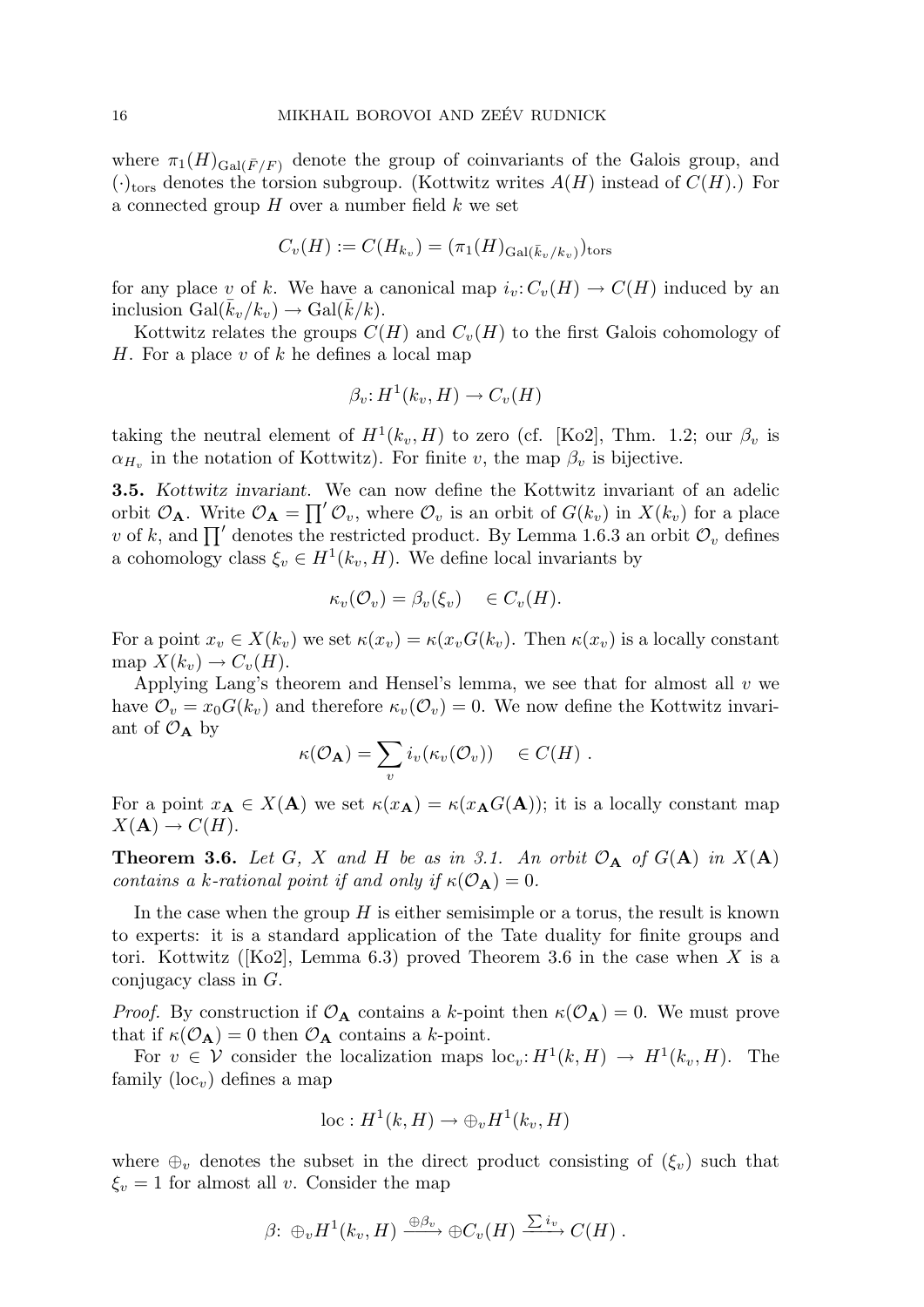Kottwitz proved that im  $loc = \ker \beta$  ([Ko2], 2.5, 2.6).

An adelic orbit  $\mathcal{O}_A$  defines a class  $\xi_A := (\xi_v) \in \bigoplus_v H^1(k_v, H)$ , see 3.5. By definition,  $\kappa(\mathcal{O}_A) = \beta(\xi_A)$ . Since  $\kappa(\mathcal{O}_A) = 0$ , we have  $\beta(\xi_A) = 0$ . Hence  $\xi_A =$ loc( $\xi$ ) for some  $\xi \in H^1(k, H)$ .

Let  $\eta$  denote the image of  $\xi$  in  $H^1(k, G)$ . Then  $\text{loc}_{v}(\eta) = 1$  for any place v of k. By the Hasse principle for the simply connected group  $G, \eta = 1$ . By Lemma 1.6.3,  $\xi$  defines a  $G(k)$ -orbit  $\mathcal{O}_k$  in  $X(k)$ , and we see that  $\mathcal{O}_k \subset \mathcal{O}_{\mathbf{A}}$ .  $\Box$ 

**Corollary 3.7.** If  $C(H) = 0$ , then any adelic orbit  $\mathcal{O}_{\mathbf{A}}$  contains a rational point. *Proof.* Indeed, then  $\kappa(\mathcal{O}_A) = 0$  for any adelic orbit  $\mathcal{O}_A$ .  $\Box$ 

**3.8.** Remarks: (i) Conversely, if H has no  $k_v$ -characters for some place v of k (e.g. if H is semisimple) and  $C(H) \neq 0$ , then there exists an adelic orbit  $\mathcal{O}_{\mathbf{A}}$  without rational points.

(ii) Theorem 3.2 follows from Corollary 3.7. Indeed, if H is simply connected, then  $\pi_1(H) = 0$ , hence  $C(H) = 0$ .

3.9. Remark: If we do not know in advance whether X has a rational point, let  $\bar{x} \in X(\bar{k})$  be a  $\bar{k}$ -point, and  $\bar{H}$  its stabilizer which we assume to be connected. The Galois group acts on  $\pi_1(H)$ , and one can define  $C(H)$ . Then one can define the Kottwitz invariant  $\kappa(\mathcal{O}_A) \in C(H)$  of an adelic orbit and prove that  $\mathcal{O}_A$  contains a rational point if and only if  $\kappa(\mathcal{O}_A) = 0$ . This generalizes [Ko2], 6.3.

# §4. Weight formula

**4.1.** Let G be a simply connected semisimple group over a number field  $k$ , X a right homogeneous space of G. We assume that X has a k-point  $x_0$  and that the stabilizer H of  $x_0$  is connected, unimodular and has no non-trivial k-characters.

Let  $\mathcal{O}_{\mathbf{A}}$  be an orbit of  $G(\mathbf{A})$  in  $X(\mathbf{A})$  containing a rational point  $x_0$ . Let B be an open subset in  $\mathcal{O}_A$  of the form  $B = \mathcal{O}_\infty \times B_f$ , where  $\mathcal{O}_\infty$  is an orbit of  $G(k_\infty)$  in  $X(k_{\infty})$  and  $B_f$  is an open compact subset in  $X(\mathbf{A}_f)$ . There exists an open compact subgroup  $K_f \subset G(\mathbf{A}_f)$  of the form  $K_f = \prod K_v$  such that  $B_f K_f = B_f$ . We fix  $K_f$ and set  $K = G(k_{\infty}) \times K_f$ . Set  $\Gamma = G(k) \cap K$ ; it is an arithmetic subgroup of  $G(k)$ . For  $x \in X(k)$  we write  $H_x$  for the stabilizer of x in G, and set  $\Gamma_x = \Gamma \cap H_x(k)$ ,  $K_x = K \cap H_x(\mathbf{A})$ . We are interested in the orbits of the arithmetic group  $\Gamma$  in the 'arithmetic set'  $X(k) \cap B$ .

Fix a G-invariant gauge form  $\omega_X$  on X. Choose an invariant gauge form  $\omega_G$  on G. For any orbit  $\mathcal O$  of  $\Gamma$  in  $X(k) \cap B$  we define its weight  $w(\mathcal O)$  as follows. Choose  $x \in \mathcal{O}$ . We can normalize a gauge form  $\omega_H$  on  $H_x$  so that the gauge forms  $\omega_H$ ,  $\omega_G$ and  $\omega_X$  match together algebraically. We obtain measures  $m_H$  on  $H_x(\mathbf{A})$ ,  $m_{H,\infty}$ on  $H_x(k_{\infty})$  etc. We define the weight  $w(\mathcal{O})$  by

$$
w(\mathcal{O}) = \frac{m_{H,\infty}(H(k_{\infty})/\Gamma_x)}{m_{G,\infty}(G(k_{\infty})/\Gamma)}.
$$

It is clear that  $w(\mathcal{O})$  does not depend on the choice of  $x \in \mathcal{O}$  and  $\omega_G$  on G.

**Theorem 4.2.** Let  $G, X, \mathcal{O}_A, B, K, \Gamma$  be as in 4.1. Assume that G has no k-factors G' such that  $G'(k_{\infty})$  is compact. Let H be the stabilizer of a point  $x_0 \in X(k)$ . Then

$$
\sum_{\mathcal{O}\subset X(k)\cap B} w(\mathcal{O}) = |C(H)| m_{X,f}(B_f).
$$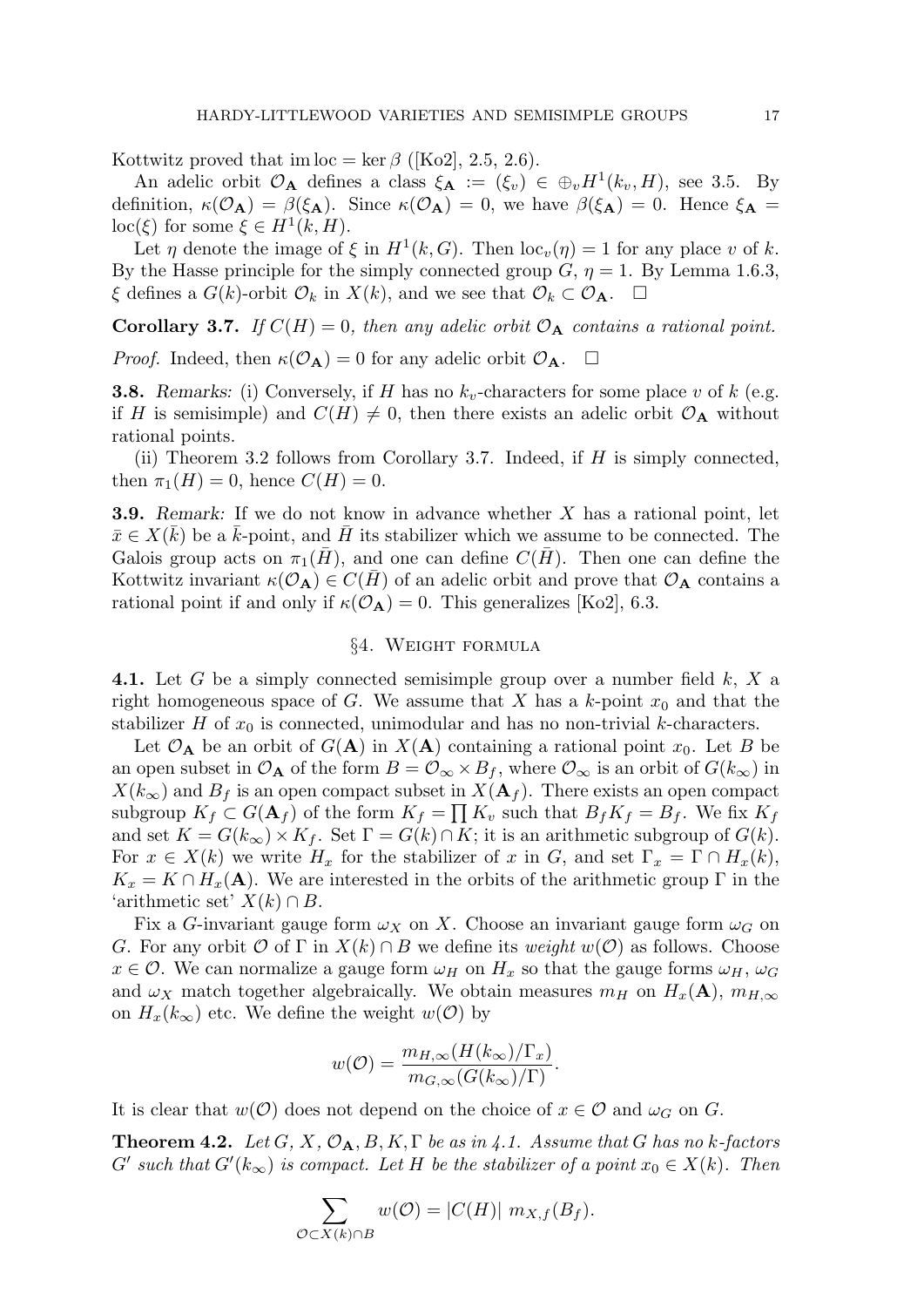Theorem 4.2 is inspired by [We1]. Our methods are those of [We1] combined with the calculation of the Tamagawa number of a connected group due to Ono, Sansuc and Kottwitz.

**4.3.** The weight  $w(\mathcal{O})$  depends on the choice of the gauge form  $\omega_X$ . In order to prove Theorem 4.2 we define another, canonical weight  $w_{\text{can}}(\mathcal{O})$ . Since  $H_x$  has no non-trivial k-characters, we have  $H_x(\mathbf{A})^1 = H_x(\mathbf{A})$ , hence  $\tau(H_x) =$  $m_H(H_x(\mathbf{A})/H_x(k))$ . We set

$$
w_{\text{can}}(\mathcal{O}) = \frac{m_H(K_x H_x(k)/H_x(k))}{\tau(H_x)}
$$

Clearly  $w_{\text{can}}(\mathcal{O}) \leq 1$ .

We want to compute  $\sum w_{\text{can}}(\mathcal{O})$  where  $\mathcal O$  runs over the orbits of  $\Gamma$  in  $X(k) \cap B$ .

**Proposition 4.4.** If  $B_f$  is an orbit of  $K_f$  in  $X(\mathbf{A}_f)$  and  $B = B_\infty \times B_f$ , then

$$
\sum_{\mathcal{O}\subset X(k)\cap B} w_{\text{can}}(\mathcal{O}) = |(X(k)\cap \mathcal{O}_{\mathbf{A}})/G(k)|
$$

*Proof.* It suffices to prove that  $\sum w_{\text{can}}(\mathcal{O}), \mathcal{O}$  running over the Γ-orbits in  $xG(k)\cap B$ , equals 1 for any  $x \in X(k) \cap \mathcal{O}_{\mathbf{A}}$ .

Let  $x_0G(k)$  be any orbit of  $G(k)$  in  $X(k) \cap \mathcal{O}_A$ . First we wish to prove that  $x_0G(k) \cap B \neq \emptyset$ . Since G is semisimple simply connected and has no k-factors G' such that  $G'(k_{\infty})$  is compact, by the strong approximation theorem ([Kn2], [Pl])  $G(k)K = G(\mathbf{A})$ . Hence  $x_0G(k)K = x_0G(\mathbf{A}) = \mathcal{O}_{\mathbf{A}}$ . Choose  $x_{\mathbf{A}} \in B$  and write  $x_{\mathbf{A}} = x_0 g_{\mathbf{A}}$  where  $g_{\mathbf{A}} \in G(\mathbf{A})$ . We can write  $g_{\mathbf{A}} = g_k g_K$  where  $g_k \in G(k)$ ,  $g_K \in K$ . We have  $x_0g_k = x_{\mathbf{A}}g_K^{-1}$ , where  $x_0g_k \in X(k)$  and  $x_{\mathbf{A}}g_K^{-1} \in B$ . Hence  $x_0G(k) \cap B$ contains the rational point  $x_0g_k$  and thus is non-empty.

 $\sum w_{\text{can}}(\mathcal{O})$  over the Γ-orbits  $\mathcal{O}$  in  $x_0 G(k) \cap x_0 K$  equals 1. Now let  $x_0 \in X(k) \cap B$ . To prove the Proposition it suffices to prove that

Write  $K_H = K \cap H(A)$ , where  $H = \text{Stab}(x_0)$  (then  $K_H = K_{x_0}$  in the notation of 4.1). With any Γ-orbit  $\mathcal{O} \subset x_0 G(k) \cap x_0 K$  we associate a double coset  $D(\mathcal{O}) \in$  $K_H\backslash H(\mathbf{A})/H(k)$  as follows. Choose  $x \in x_0G(k) \cap x_0K$  and write  $x = x_0q_k = x_0q_K$ where  $g_k \in G(k)$ ,  $g_K \in K$ . Set  $h = g_k g_K^{-1}$ . Then  $h \in H(\mathbf{A})$ . We write  $D(\mathcal{O})$  for the double coset  $K_H h^{-1} H(k)$  of h in  $K_H \backslash H(\mathbf{A})/H(k)$ ; it does not depend on the choice of  $x \in \mathcal{O}$ .

**Lemma 4.4.1.** [We1]. (i) The map D is a bijection of the set of orbits of  $\Gamma$  in  $x_0G(k) \cap x_0K$  onto the set of double cosets  $K_H\backslash H(\mathbf{A})/H(k)$ (*ii*)  $w_{\text{can}}(\mathcal{O}) = \tau(H)^{-1} m_H(D(\mathcal{O})/H(k)).$ 

*Proof.* (i) is straightforward. To prove (ii) we consider the isomorphism  $h' \mapsto$  $g_k h' g_k^{-1}$  $\overline{k}^{-1}$ :  $H_x \to H$ . This isomorphism takes the double coset  $K_x H_x(k)$  to the set  $(g_k K g_k^{-1} \cap H)H(k) = hK_H h^{-1}H(k)$  (because  $g_k = hg_k$ ). Hence

$$
m_H(K_x H_x(k)/H_x(k)) = m_H(hK_H h^{-1}H(k)/H(k)).
$$

Since the Tamagawa measure  $m_H$  on  $H(A)$  is invariant,

$$
m_H(hK_Hh^{-1}H(k)/H(k)) = m_H(K_Hh^{-1}H(k)/H(k)).
$$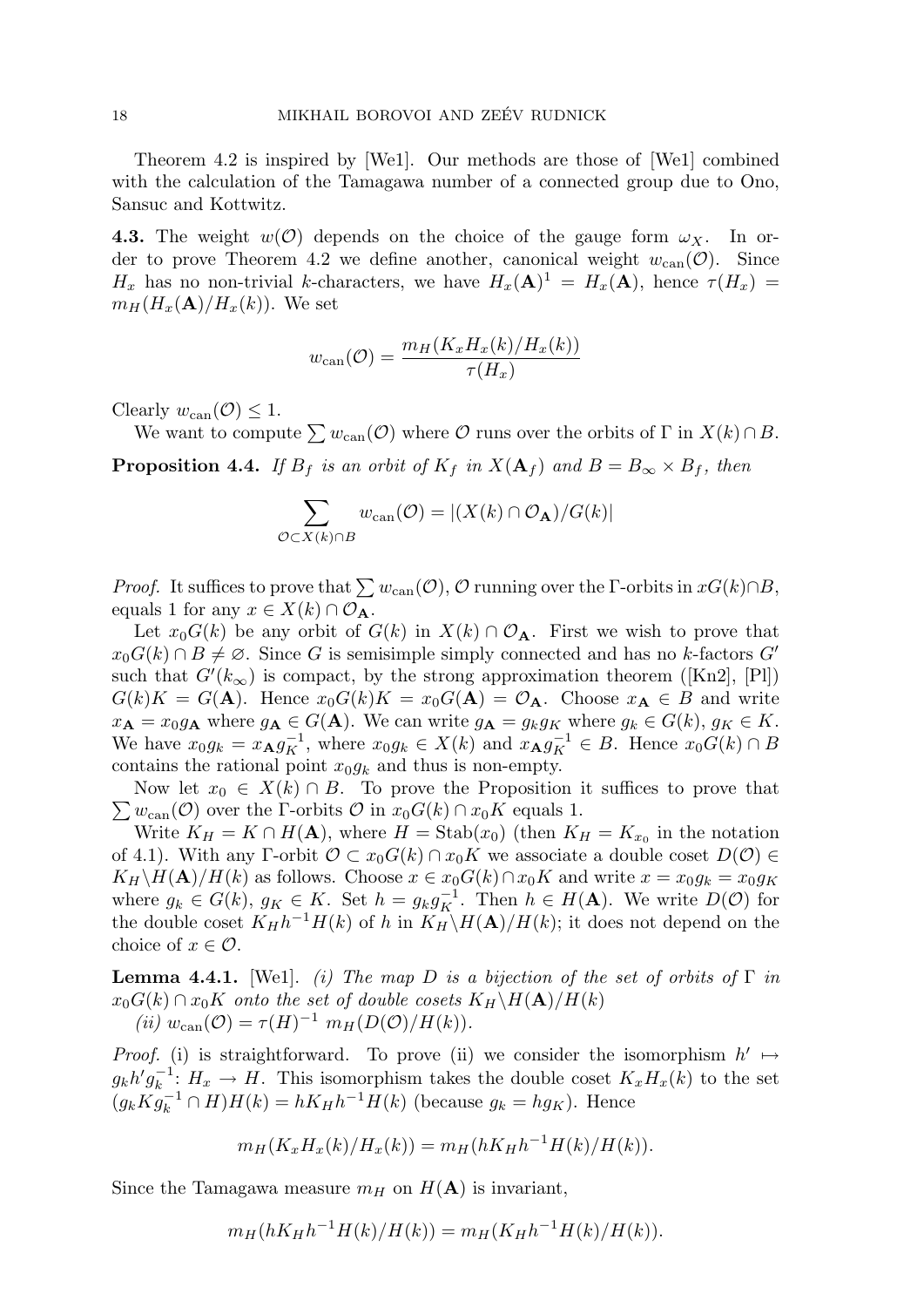Thus

$$
w_{\text{can}}(\mathcal{O}) = \tau(H_x)^{-1} m_H(K_x H_x(k)/H_x(k)) = \tau(H)^{-1} m_H(K_H h^{-1} H(k)/H(k))
$$
  
=  $\tau(H)^{-1} m_H(D(\mathcal{O})/H(k))$ 

which proves the lemma.  $\square$ 

To complete the proof of Proposition 4.4 we note that by Lemma 4.4.1(i) the double cosets  $D(\mathcal{O})$  for  $\mathcal{O} \subset x_0 G(k) \cap x_0 K$  are pairwise distinct and together constitute all of the group  $H(\mathbf{A})$ , so

$$
\sum_{\mathcal{O}\subset x_0 G(k)\cap x_0 K} w_{\operatorname{can}}(\mathcal{O}) = \sum \frac{m_H(D(\mathcal{O})/H(k))}{\tau(H)} = \frac{m_H(H(\mathbf{A})/H(k))}{\tau(H)} = 1
$$

which proves the proposition.  $\Box$ 

4.5. Proof of Theorem 4.2. We wish to compare the weights  $w(O)$  and  $w_{can}(O)$ . Write  $K_x = K \cap H_x(\mathbf{A}), \Gamma_x = H_x(k) \cap K = \Gamma \cap H_x(k)$ . We have  $K_x = H_x(k_\infty) \times$  $K_{x,f}$ , where  $K_{x,f} \subset H_x(\mathbf{A}_f)$ . There is an evident map  $K_x/\Gamma_x \to H_x(k_\infty)/\Gamma_x$  with fiber  $K_{x,f}$ , whence

$$
m_H(K_x/\Gamma_x) = m_{H,\infty}(H_x(k_{\infty})/\Gamma_x) m_{H,f}(K_{x,f}).
$$

Thus

$$
w_{\text{can}}(\mathcal{O}) = \tau(H_x)^{-1} m_{H,\infty}(H_x(k_{\infty})/\Gamma_x) m_{H,f}(K_{x,f}).
$$

On the other hand, by the strong approximation theorem  $KG(k) = G(\mathbf{A})$ , so we find as above that

$$
\tau(G) = m_G(KG(k)/G(k)) = m_{G,\infty}(G(k_{\infty})/\Gamma) m_{G,f}(K_f).
$$

Since the gauge forms on  $G, X$  and  $H_x$  match together algebraically, we have

 $m_{G,f}(K_f) = m_{H,f}(K_{x,f}) m_{X,f}(xK_f)$ .

We see that

$$
w(\mathcal{O}) := \frac{m_{H,\infty}(H_x(k_{\infty})/\Gamma_x)}{m_{G,\infty}(G(k_{\infty})/\Gamma)} = \frac{\tau(H_x)}{\tau(G)} m_{X,f}(xK_f) w_{\text{can}}(\mathcal{O}) .
$$

By results of [O], [Sa], [Ko1]  $(5.1.1)$ , [Ko3],

$$
\tau(G) = 1, \qquad \tau(H_x) = |I(H_x)|^{-1} |C(H_x)|
$$

where for any connected k-group  $H'$ ,  $I(H')$  denotes the Tate-Shafarevich group,

$$
I(H') = \ker[H^{1}(k, H') \to \prod_{v} H^{1}(k_{v}, H')] .
$$

Kottwitz has shown ([Ko1],  $(4.2.2)$ ) that  $I(H')$  can be computed in terms of the Galois module  $\pi_1(H)$ , hence it does not change under inner twisting. Since the group  $H_x$  is an inner form of H, we obtain

(4.5.1) 
$$
w(\mathcal{O}) = |I(H)|^{-1} |C(H)| m_{X,f}(x_f K_f) w_{\text{can}}(\mathcal{O}) .
$$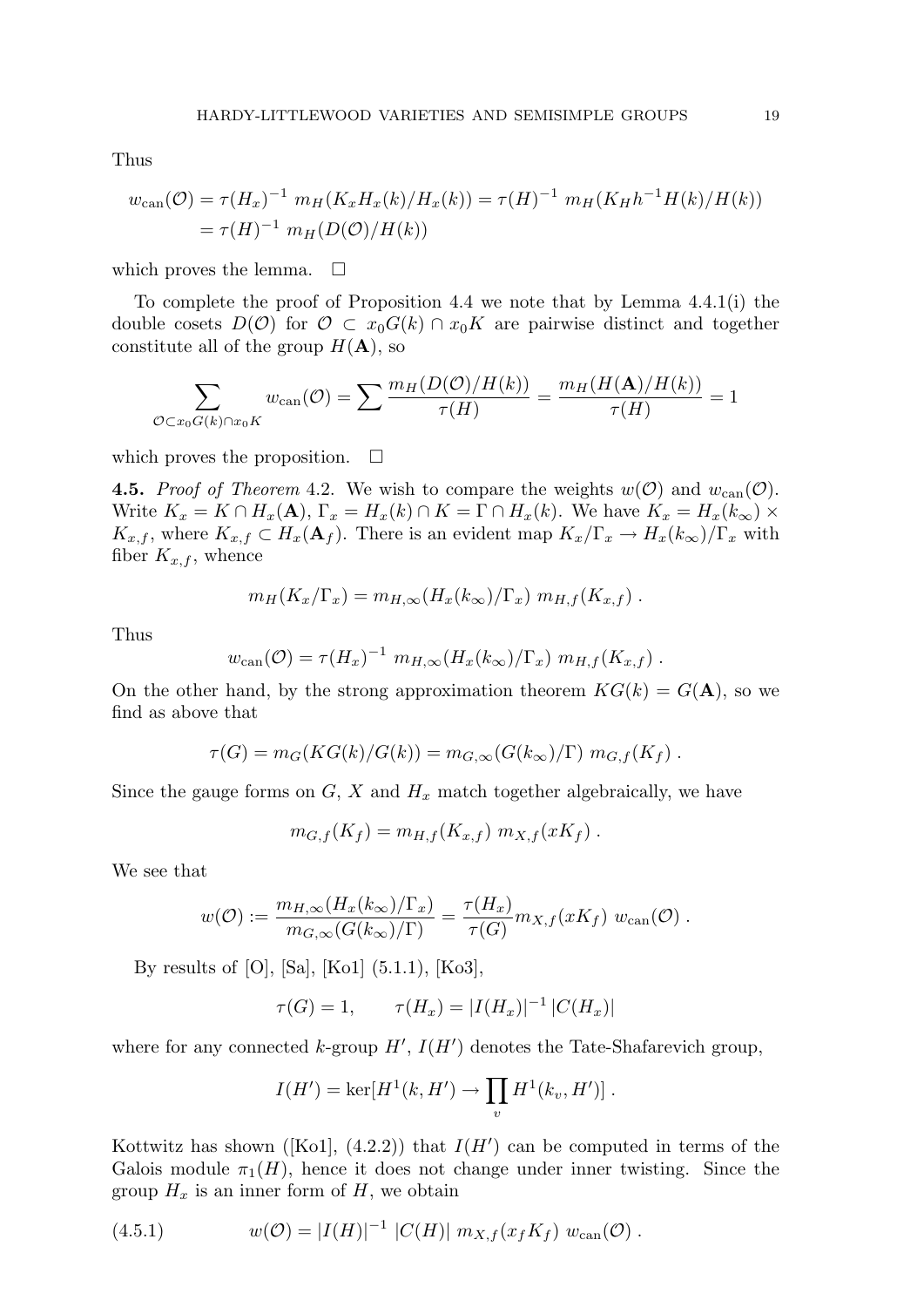Note that

(4.5.2) 
$$
|(X(k) \cap O_{\mathbf{A}})/G(k)| = |I(H)|.
$$

Now assuming that  $B_f$  is an orbit of  $K_f$  in  $X(\mathbf{A}_f)$ , we find from Proposition 4.4 and formulas (4.5.1), (4.5.2) that

$$
\sum_{\mathcal{O}\subset X(k)\cap B} w(\mathcal{O}) = \sum |I(H)|^{-1} |C(H)| m_{X,f}(x_f K_f) w_{\text{can}}(\mathcal{O})
$$
  
= |I(H)|^{-1} |C(H)| m\_{X,f}(x\_f K\_f) |I(H)|  
= |C(H)| m\_{X,f}(x\_f K\_f).

We have proved Theorem 4.2 under the assumption that  $B$  consists of only one orbit of  $K$ . In the general case we obtain the assertion of the theorem by summation over the orbits of K in B.  $\square$ 

**Corollary 4.6.** If in addition  $H$  is semisimple simply connected and has no  $k$ factors H' such that  $H'(k_{\infty})$  is compact, then any orbit of K in B contains exactly one orbit of  $\Gamma$  in  $X(k) \cap B$ .

*Proof.* Assume that B consists of one orbit of K. We have already proven that there is a point x in  $X(k) \cap B$ . By the Hasse principle for the simply connected group H, we have  $I(H) = 1$ , and therefore  $X(k) \cap \mathcal{O}_{\mathbf{A}} = xG(k)$ . By Weil's Lemma 4.4.1(i), the set of orbits of Γ in  $X(k) \cap B = xG(k) \cap xK$  is in a one-to-one correspondence with the set of double cosets  $(K \cap H_x) \backslash H_x(\mathbf{A})/H_x(k)$ . Since H is simply connected and has no direct factors  $H'$  defined over k such that  $H'(k_{\infty})$  is compact, by the strong approximation theorem the set  $(K \cap H_x)\backslash H_x(\mathbf{A})/H_x(k)$  consists of one element. Hence the set  $X(k) \cap B$  contains exactly one orbit of  $\Gamma$ .  $\Box$ 

**Corollary 4.7.** With the assumptions of Corollary 4.6, if  $K = \prod K_v$  and  $B =$  $\prod B_v$ , then  $|(X(k) \cap B)/\Gamma| = \prod |B_v/K_v|$ 

§5 Counting integer points in homogeneous spaces

**5.1.** Let G be a semisimple group defined over **Q**, acting on a **Q**-vector space W. Consider a Zariski-closed G-orbit X of G in W, defined over  $Q$ . We assume that  $X(\mathbf{Q}) \neq \emptyset$ . Let H be the stabilizer of some rational point in  $X(\mathbf{Q})$ . We suppose that G is connected, semisimple and simply connected, without compact factors defined over  $\mathbf{Q}$ , and that H is connected and has no non-trivial characters defined over  $Q$ . Note that H is reductive (cf. [B-HC], 3.5). We fix a G-invariant gauge form  $\omega$  on X; it defines a measure  $m_{\infty}$  on  $X(\mathbf{R})$ . Choose a euclidean norm in  $W_{\mathbf{R}}$ .

5.2. We assume throughout this section that the following asymptotic count holds: For any arithmetic group  $\Gamma \subset G$ , and point  $x \in X(\mathbf{Q})$  with stabilizer  $H_x$ , (5.2.1)

$$
|\{y \in x\Gamma : |y| \leq T\}| \sim \frac{\text{vol}(\Gamma \cap H_x \backslash H_x(\mathbf{R}))}{\text{vol}(\Gamma \backslash G(\mathbf{R}))} m_{\infty}(xG(\mathbf{R}) \cap \{|y| \leq T\})
$$
 as  $T \to \infty$ ,

where the invariant measures  $m_{G,\infty}$  on  $G(\mathbf{R})$ ,  $m_{H,\infty}$  on  $H_x(\mathbf{R})$ , and  $m_{\infty}$  on  $X(\mathbf{R})$ are compatible.

This assumption is proved (for certain norms) in [DRS] and [EM] when  $H\backslash G$  is symmetric, i.e. H is the group of fixed points of an involution of  $G$ , and in [EMS] in a more general setting. However, results of [Esk], [EMS] indicate that (5.2.1) is probably not valid in general.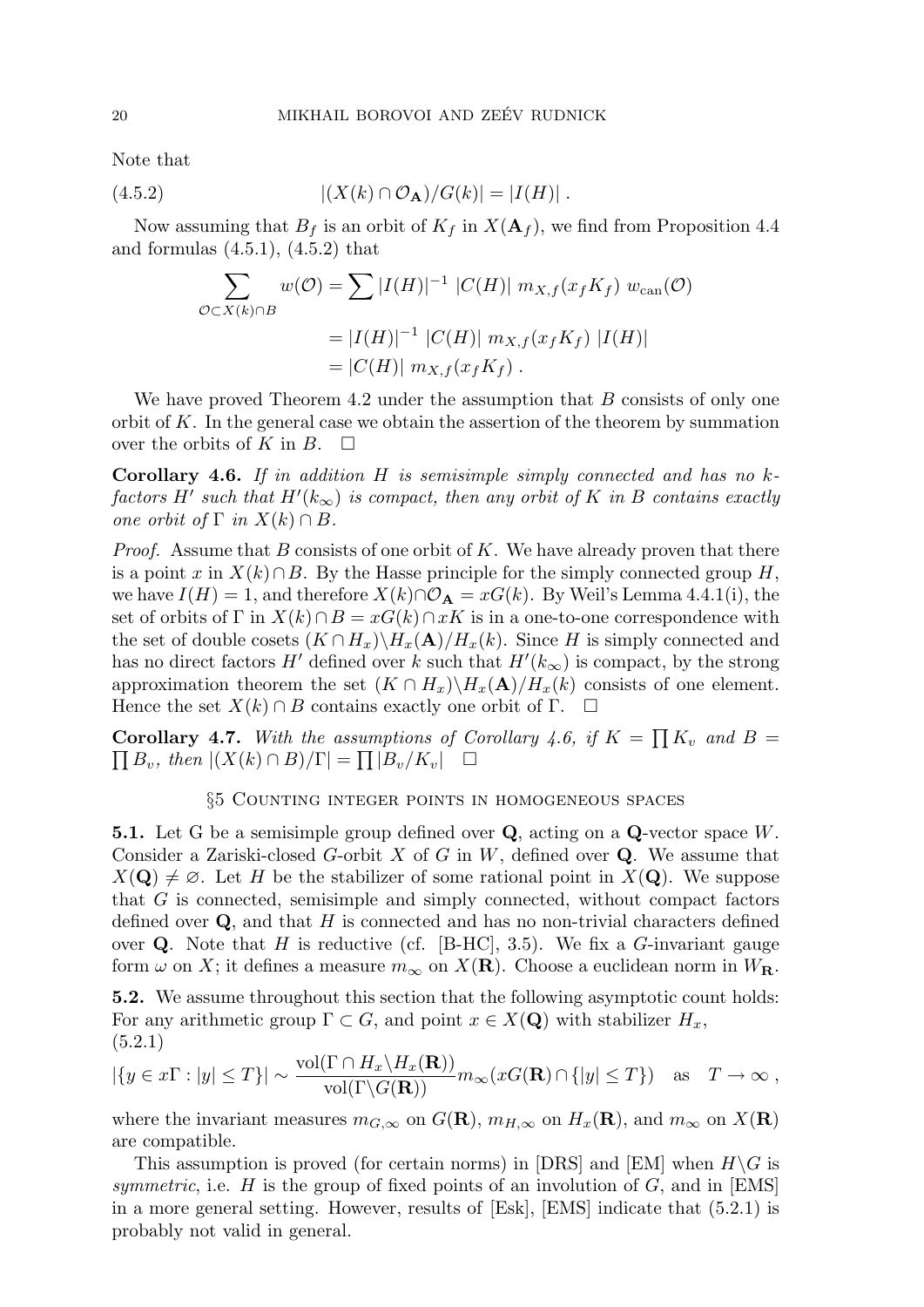**Theorem 5.3.** For  $G, X, H$  as above,  $X$  is Hardy-Littlewood, with density function

$$
\delta(x) = \begin{cases} |C(H)|, & \kappa(x) = 0\\ 0, & \kappa(x) \neq 0 \end{cases}
$$

.

*Proof.* Let  $B_f \subset X(\mathbf{A}_f)$  be a non-empty compact open subset. Let  $B_\infty \subset X(\mathbf{R})$ be an orbit of  $G(\mathbf{R})$ . Set  $B = B_f \times B_{\infty}$ ,  $B_{\infty}^T = \{x \in B_{\infty} : |x| \leq T\}$ .

Recall that

$$
N(T, X; B) := |X(\mathbf{Q}) \cap (B_{\infty}^T \times B_f)|.
$$

By Lemma 1.6.4 the orbits of  $G(\mathbf{A}_f)$  in  $X(\mathbf{A}_f)$  are open. We may therefore assume that  $B \subset \mathcal{O}_A$  for some orbit  $\mathcal{O}_A$  of  $G(A)$ . If  $\kappa(\mathcal{O}_A) \neq 0$ , then by Theorem 3.6 there are no Q-points in  $\mathcal{O}_A$ , and hence in B, which proves that  $\delta(x) = 0$  when  $\kappa(x) \neq 0.$ 

Now assume that  $\kappa(\mathcal{O}_A) = 0$ . By Theorem 3.6 there are **Q**-points in  $\mathcal{O}_A$ . We must show that as  $T \to \infty$ ,

(5.3.1) 
$$
N(T, X; B) \sim |C(H)| m(B_{\infty}^T \times B_f).
$$

Pick a compact open subgroup  $K_f \subset G(\mathbf{A}_f)$  such that  $B_f K_f = B_f$ . Set  $K =$  $K_f \times G(\mathbf{R})$ . Set  $\Gamma = G(\mathbf{Q}) \cap K$ ; this is an arithmetic subgroup of  $G(\mathbf{Q})$ . We will use  $\Gamma$  to count points in  $X(Q) \cap B$ .

It is clear that the set  $X(Q) \cap B$  is Γ-invariant. Let  $O$  be an orbit of  $\Gamma$  in  $X(Q)$ . By (5.2.1),

$$
|\mathcal{O} \cap (B_{\infty}^T \times B_f)| \sim m_{\infty}(B_{\infty}^T) w(\mathcal{O})
$$

where

$$
w(\mathcal{O}) = \frac{m_{H,\infty}(\Gamma \cap H_x \backslash H_x(\mathbf{R}))}{m_{G,\infty}(\Gamma \backslash G(\mathbf{R}))}.
$$

By [B-HC], 6.9, the number of orbits  $\mathcal{O} \subset X(\mathbf{Q}) \cap B$  is finite. Summing over all the orbits  $\mathcal{O} \subset X(\mathbf{Q}) \cap B$ , we see that

$$
N(T, X; B) \sim m_{\infty}(B_{\infty}^{T}) \sum_{\mathcal{O} \subset X(\mathbf{Q}) \cap B} w(\mathcal{O}).
$$

By Theorem 4.2 the sum in the right hand side equals  $|C(H)| \cdot m_f(B_f)$ . Thus

$$
N(T, X; B) \sim |C(H)| m_{\infty}(B_{\infty}^T) m_f(B_f) = |C(H)| m(B_{\infty}^T \times B_f) .
$$

 $\Box$ 

**Theorem 5.4.** Let  $G, X, H$  be as in 5.1 and 5.2. If  $C(H) = 0$  then X is strongly Hardy-Littlewood.

*Proof.* Indeed, then by Theorem 5.3  $X$  is Hardy-Littlewood with constant density 1, hence strongly Hardy-Littlewood.  $\square$ 

Remark 5.4.1 If X, G, H are as in 5.1 and 5.2, and  $C(H) \neq 0$ , then X is not strongly Hardy-Littlewood. Indeed, by Theorem 5.3  $X$  is Hardy-Littlewood with density  $\delta$  taking values 0 and  $|C(H)|$ , and since we assume that X has a rational point, there exists  $B = B_{\infty} \times B_f$  such that the density  $\delta$  on B equals  $|C(H)| \neq 1$ .

**Corollary 5.5.** Let  $G, X, H$  be as in 5.1. Assume that X is a symmetric space of  $G$  and  $H$  is semisimple and simply connected. Then  $X$  is strongly Hardy-Littlewood.

*Proof.* Since H is simply connected,  $C(H) = 0$ . Since X is symmetric, the asymptotics  $(5.2.1)$  hold for X, cf. [DRS], [EM]. By Theorem 5.4, X is strongly Hardy-Littlewood.  $\square$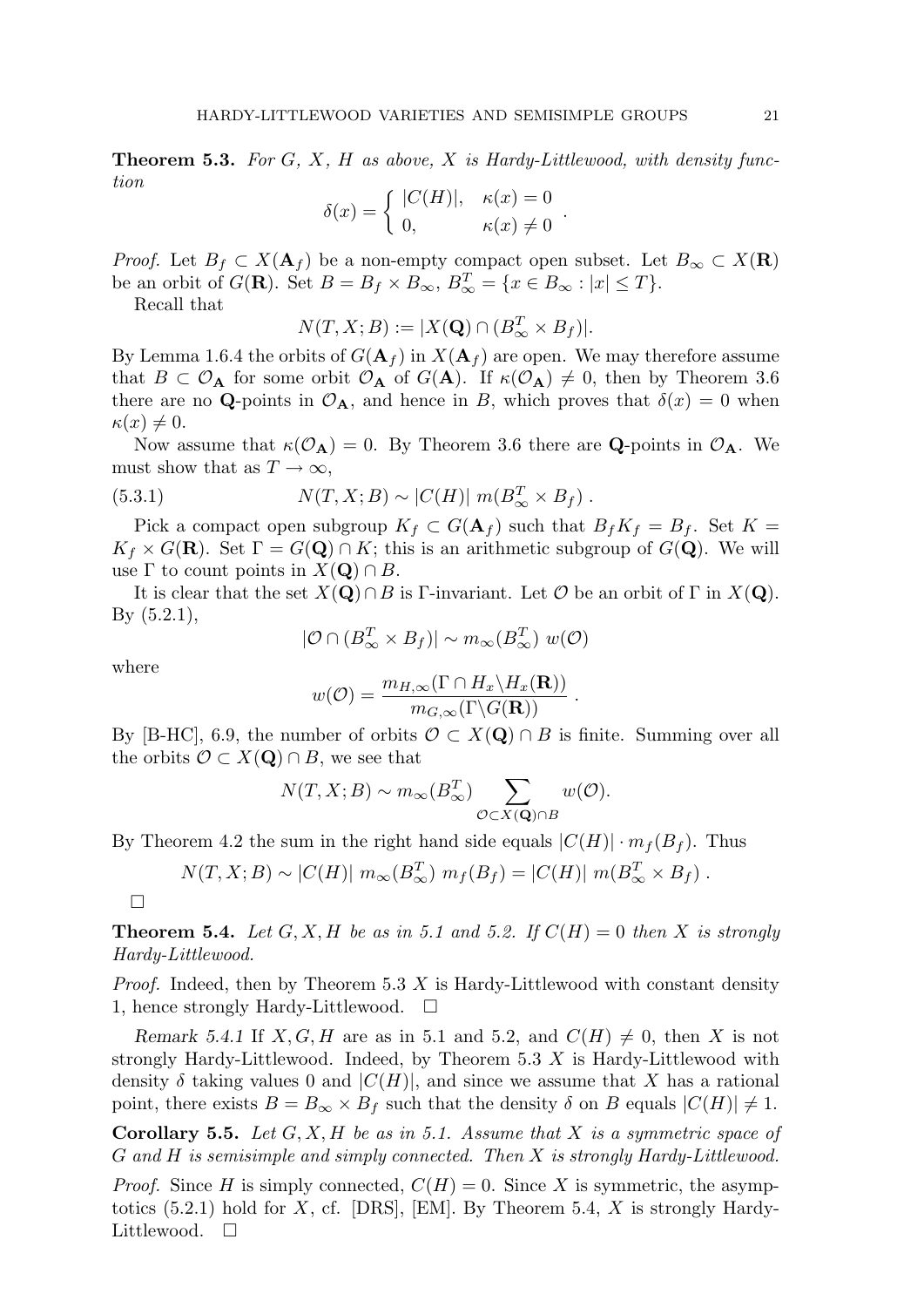#### §6 Examples

**6.1.**  $W = M_n$  ( $n \ge 2$ ), the space of  $n \times n$  matrices with the Hilbert-Schmidt norm

$$
||X||^2 = \text{tr}(X^t X) = \sum_{i,j} x_{ij}^2.
$$

 $G = SL_n \times SL_n$  acting on W by left and right multiplication:  $X \mapsto g_1^{-1} X g_2$ , where  $X \in M_n$ ,  $(g_1, g_2) \in G \times G$ .

For an integer  $q \neq 0$ , take  $V_q = \{X \in M_n : \det X = q\}$ . Then  $V_q$  is a closed orbit of G, with stabilizer H isomorphic to  $SL_n$ . Both G and H are semisimple simply connected, and the homogeneous space  $V_q$  is symmetric. Clearly  $V_q$  has a Z-point. By Corollary 5.5,  $V_q$  is a strongly Hardy–Littlewood variety.

This example is discussed in detail in [DRS], where it is shown that for all  $\varepsilon > 0$ ,

$$
N(T, V_q) \sim E_{HL}(V_q, T) + O_{\varepsilon}(T^{n^2 - n - 1/(n+1) + \varepsilon})
$$

where  $E_{HL}(V_q, T) = \mathfrak{S}(V_q) \mu_\infty(V_q, T)$  is the Hardy-Littlewood expectation, and that

$$
E_{HL}(V_k,T) \sim c_{n,k} T^{n^2-n} ,
$$

where

$$
c_{n,k} = \zeta(2)^{-1} \cdot \ldots \cdot \zeta(n)^{-1} \sum_{d_1 \ldots d_n = k} d_2^{-1} d_3^{-2} \ldots d_n^{1-n} \frac{\pi^{n^2/2}}{\Gamma(\frac{n^2 - n}{2} + 1)\Gamma(\frac{n}{2})}.
$$

**6.2.**  $W = \{X \in M_{2n} : X^t = -X\}$   $(n \geq 2)$ , the space of skew-symmetric matrices, with the Hilbert-Schmidt norm. Let  $G = SL_{2n}$ , with the action  $X \mapsto g^t X g$ .

For  $q \neq 0$ , set  $V = \{X \in W : Pff(X) = q\}$  where Pff(X) is the Pfaffian of a skew-symmetric matrix X, so that  $Pff(X)^2 = det(X)$ . The variety V is a symmetric homogeneous space of G, with stabilizer  $H_X \simeq \text{Sp}_{2n}$ . Both G and H are connected, semisimple and simply connected. Clearly  $V$  has a  $Z$ -point. By Corollary 5.5, the variety V is strongly Hardy-Littlewood.

**6.3.**  $W = \{X \in M_n : X^t = X\}$   $(n \geq 3)$ , the space of symmetric matrices, with the Hilbert-Schmidt norm. Let  $G = SL_n$ , with the action  $X \mapsto g^t X g$ .

For  $q \neq 0$ , set  $V_q = \{X \in W : \det(X) = q\}$ . It is a symmetric homogeneous space of G with stabilizer  $H_X = SO(W, X)$ , the special orthogonal group of the quadratic form defined by a symmetric matrix X. The variety  $V_q$  has a Z-point  $X_0 = \text{Diag}(q, 1, \ldots, 1).$ 

Since  $n \geq 3$ , H is connected semisimple, but not simply connected. We have  $\pi_1(H) = \mathbb{Z}/2\mathbb{Z}$ , whence  $C(H) = \mathbb{Z}/2\mathbb{Z} \simeq \{-1, 1\}$ . By Theorem 5.3, V is Hardy– Littlewood with density function taking values 0 and 2.

In this case the local invariants  $\kappa_v(\mathcal{O}_v)$  of an adelic orbit  $\mathcal{O}_{\mathbf{A}} = \prod_v \mathcal{O}_v$  can be related to the classic Hasse-Minkowski invariants  $c_v(X_v)$  (cf. [Ca]) where  $(X_v) \in$  $\mathcal{O}_{\mathbf{A}}, X_v \in \mathcal{O}_v$ . Namely,

$$
\kappa_v(\mathcal{O}_v) = c_v(X_v)c_v(X_0)
$$

We have

$$
\kappa(\mathcal{O}_{\mathbf{A}}) := \prod_v \kappa_v(\mathcal{O}_v) = \prod_v c_v(X_v) ,
$$

because  $\prod_v c_v(X_0) = 1$  by the product formula.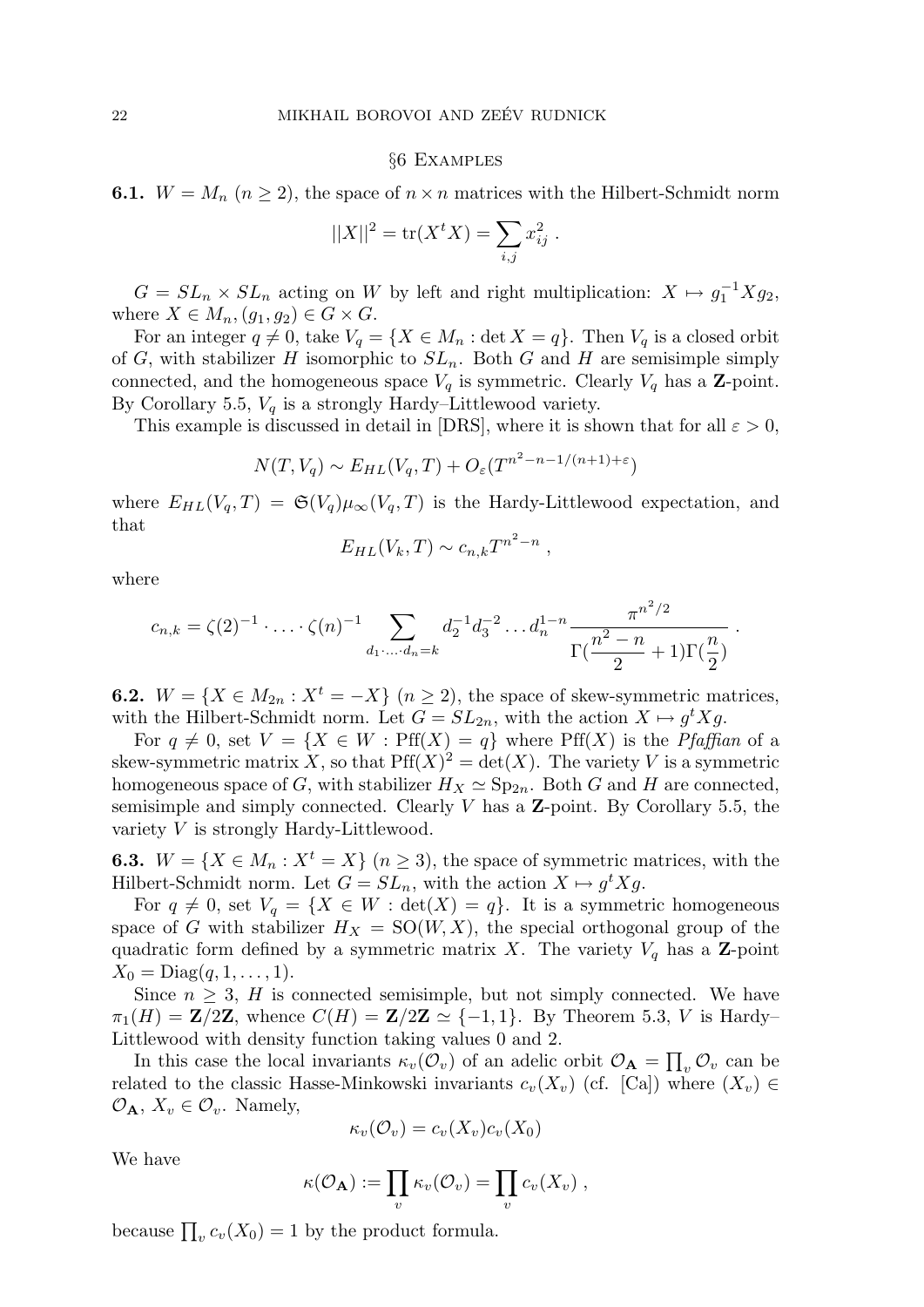**6.4.** Let  $F = (f_{ij})$  be an indefinite integral quadratic form in *n* variables,  $n \geq 3$ . We take  $W = \mathbf{Q}^n$ ,  $G = \text{Spin}(W, F)$ ; it is a simply connected semisimple group.

For  $q \neq 0$  set  $V = \{x \in W : F(x) = q\}$ , it is a symmetric homogeneous space of G. Assume that V has a Q-point. The stabilizer H is isomorphic to  $\text{Spin}_{n-1}$ , hence connected.

If  $n \geq 4$ , then H is semisimple and simply connected. By Corollary 5.5, V is strongly Hardy-Littlewood. This was earlier proved by the circle method, cf. [Da]. For  $n = 4$  the proof requires Kloosterman's method of "levelling" [Est].

For  $n = 3$ , the stabilizer H is a 1-dimensional torus. If H is split over Q, which happens when F is isotropic over Q and  $-q \det(F)$  is a square, then the singular series diverges, and  $N(T, V) \sim cT \log T$ , while  $\mu_{\infty}(V_q, T) \sim cT$ . Thus  $N(T, V)$  differs from the Hardy-Littlewood expectation by a factor of order  $\log T$ [DRS]. We always assume that  $H$  has no **Q**-characters, in this case it means that H is anisotropic, i.e.  $-q \det(F)$  is not a square. The asymptotics (5.2.1) hold, cf. [DRS], and  $C(H) = \mathbb{Z}/2\mathbb{Z}$ . By Theorem 5.3  $V_q$  is Hardy-Littlewood with density taking values 2 and 0.

Note that by Proposition 2.4, for a strongly Hardy–Littlewood variety  $V$  strong approximation holds. In particular, if  $V(\mathbf{R}) \neq \emptyset$  and for all  $p, V(\mathbf{Z}_p) \neq \emptyset$ , then  $V(\mathbf{Z}) \neq \emptyset$ . However for a non-strongly Hardy-Littlewood variety, strong approximation may not hold. We provide two specific examples.

**6.4.1.** Take  $F(x_1, x_2, x_3) = -9x_1^2 + 2x_1x_2 + 7x_2^2 + 2x_3^2$ , and consider the quadric  $V = \{x \in \mathbf{Q}^3 : F(x) = 1\}.$  It turns out that  $V(\mathbf{Z})$  has  $\mathbf{Z}_p$ -points for any prime p, but has no integer points. Indeed,  $F(-\frac{1}{2})$  $\frac{1}{2}, \frac{1}{2}$  $(\frac{1}{2}, 1) = 1$ , hence F represents 1 over  $\mathbb{Z}_p$  for  $p > 2$ . In addition,  $F(4,1,1) = -127$ , and using Hensel's lemma, one can easily check that F represents 1 over  $\mathbb{Z}_2$ . We are grateful for J.H. Conway, R. Schultze-Pillot and D. Zagier (personal communications) for different proofs of the following

## Claim 6.4.1.1.  $F$  does not represent 1 over Z.

'Elementary' proof (after D. Zagier). Assume that there exist integer numbers  $x_1, x_2, x_3$  such that  $F(x_1, x_2, x_3) = 1$ . We may write the equation as

$$
2x_3^2 - 1 = (x_1 - x_2)^2 + 8(x_1 - x_2)(x_1 + x_2).
$$

Easy calculations modulo 16 show that  $x_1-x_2 \equiv \pm 3 \mod 8$ . It follows that  $x_1-x_2$ and also  $2x_3^2 - 1$  must have a prime factor p congruent to  $\pm 3$  mod 8. On the other hand, if a prime p divides  $2x_3^2 - 1$ , then  $2x_3^2 \equiv 1 \mod p$ , and 2 is a square mod p. Then by the quadratic reciprocity law  $p \equiv \pm 1 \mod 8$ . Contradiction.  $\Box$ 

Note that this phenomenon (non-representability of an integer by an integral form F when there is no congruence obstruction) cannot occur when the genus of F contains only one class (see [Ca, Ch. 9 Thm. 1.3]). The example above is a "minimal" one: here the discriminant  $D(F) = -128$ , and any indefinite integral ternary quadratic form of discriminant  $|D|$  < 128 has only one class in its genus, cf. [CS, Ch. 15, 9.7].

**6.4.2.** Take  $F(x) = x_1^2 + x_2^2 - x_3^2$ , and consider the quadric  $V = \{x : F(x) = -1\}$ . There is an integer point  $x_0 = (0, 0, 1) \in V(\mathbb{Z})$ . We try to find integer points  $x = (x_1, x_2, x_3)$  in V such that  $x \equiv x_0 \mod 8$  and  $x_3 < 0$ . Set:

 $B_2 = \{x \in V(\mathbf{Z}_2) : x \equiv x_0 \mod 8\}, \quad B_f = B_2 \times \prod_{p>2} X(\mathbf{Z}_p),$  $B_{\infty}^{+} = \{x \in V(\mathbf{R}) : x_3 > 0\}, \quad B_{\infty}^{-} = \{x \in V(\mathbf{R}) : x_3 < 0\}.$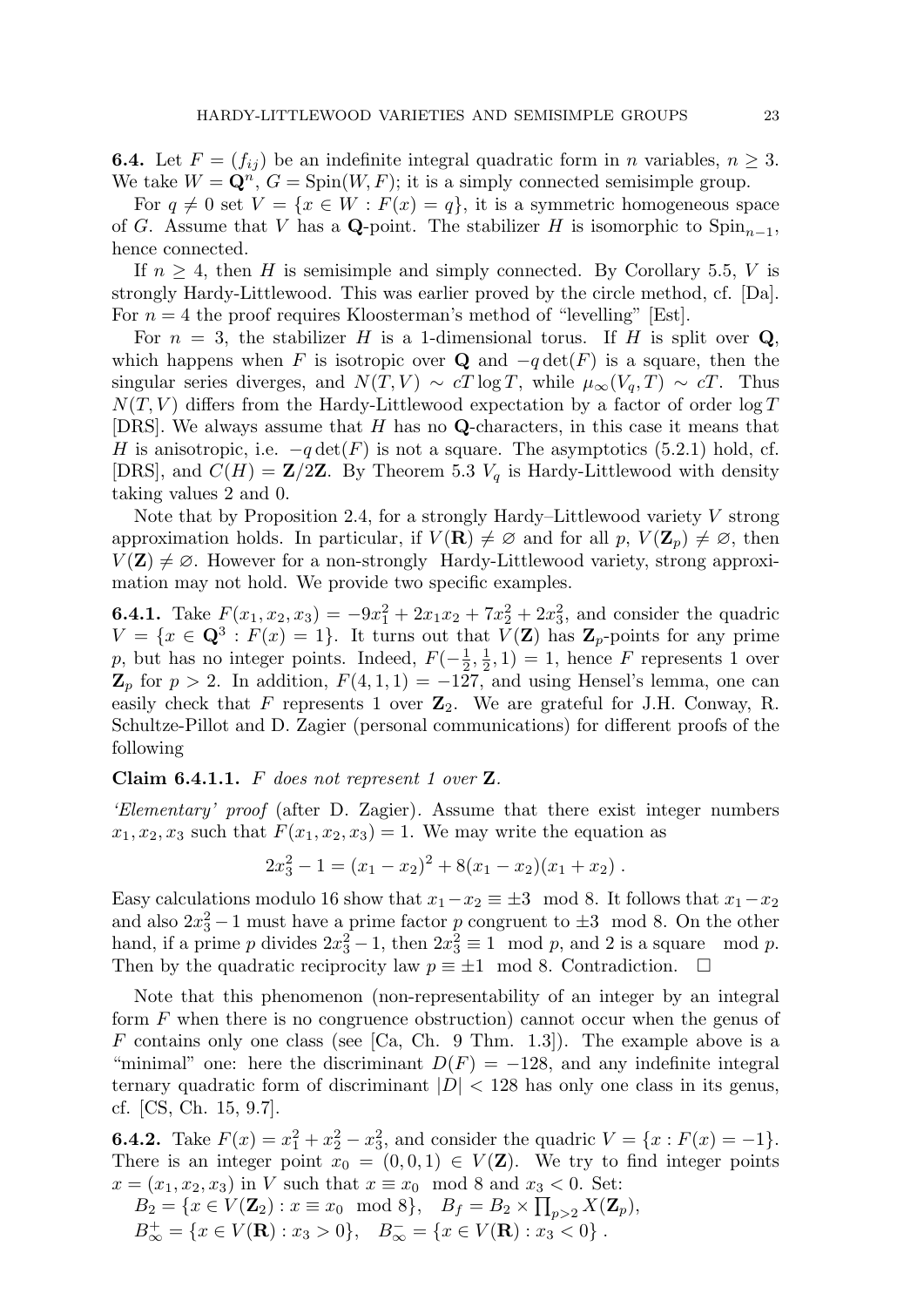Claim 6.4.2.1.

$$
V(\mathbf{Q}) \cap (B_{\infty}^- \times B_f) = \varnothing
$$
  
 
$$
N(T, V; B_{\infty}^+ \times B_f) \sim 2E_{HL}(T, V; B_{\infty}^+),
$$

where  $E_{HL}(T, V; B^+_{\infty}) = 2m((B^+_{\infty})^T \times B_f)$  is the Hardy-Littlewood expectation.

*Idea of proof.* We compute local invariants  $\kappa_v$  with respect to the base point  $x_0$ . By Lang's theorem and Hensel's lemma,  $B_p \subset x_0G(\mathbf{Z}_p)$  for any finite prime p, hence, in multiplicative notation,  $\kappa_p$  equals 1 on  $B_p$ . At infinity,  $B^+_{\infty} = x_0 G(\mathbf{R})$ and  $B_{\infty}^- \cap x_0 G(\mathbf{R}) = \emptyset$ , hence  $\kappa_{\infty}$  equals +1 on  $B_{\infty}^+$  and equals -1 on  $B_{\infty}^-$  (again in multiplicative notation). We see that the product over all the places,  $\kappa(x)$ , equals +1 on  $B_{\infty}^+ \times B_f$  and equals -1 on  $B_{\infty}^- \times B_f$ . Now the Claim follow from Theorem 5.3.  $\Box$ 

In other words, Claim 6.4.2.1 means that

$$
\{x \in \mathbf{Z}^3 : |x| \le T, \ F(x) = -1, x \equiv (0, 0, 1) \mod 8, \ x_3 < 0\} = \varnothing
$$
\n
$$
|\{x \in \mathbf{Z}^3 : |x| \le T, \ F(x) = -1, x \equiv (0, 0, 1) \mod 8, \ x_3 > 0\}| \sim 2E_{HL}(T, V; B^+_{\infty}) \ .
$$

One can also prove the first assertion of Claim 6.4.2.1 by an 'elementary' argument similar to that of 6.4.1.1.

**6.5.**  $G = SL_2$ , and W is the space

$$
W = \{f(x, y) = a_0 x^n + a_1 x^{n-1} y + \dots + a_n y^n\}
$$

of binary forms of degree n ("binary n-ics", see [Di]), on which  $G = SL_2$  acts by linear substitutions. We assume that  $n \geq 3$ . As a norm we take

$$
||f||^2 = \sum_{i=0}^n {n \choose i}^{-1} |a_i|^2.
$$

Let  $\mathcal{A} = \mathbf{Q}[W]^{SL_2}$  be the algebra of invariants of binary n-ics. For  $\alpha \in \text{Spec } A$ , we denote by  $V_{\alpha}$  the corresponding level set. For generic  $\alpha$ , the level set  $V_{\alpha}$  is a single G-orbit with finite stabilizer H.

If  $n \geq 4$  is even, then the generic stabilizer is  $\mathbb{Z}/2\mathbb{Z} \times \mathbb{Z}/2\mathbb{Z}$  for  $n = 4$ , and  $\{\pm 1\}$  for  $n \geq 6$ , and is thus disconnected. By Proposition 2.7,  $V_{\alpha}$  is not Hardy-Littlewood. For  $n = 3$ , the generic stabilizer H is isomorphic to  $\mathbf{Z}/3\mathbf{Z}$ ; again  $V_{\alpha}$  is not Hardy-Littlewood.

If n is odd,  $n \geq 5$ , then the generic stabilizer is trivial. The asymptotic count (5.2.1) is proved in [DRS] (for all  $n \geq 3$ ). By Theorem 5.4, a generic level set  $V_{\alpha}$  is strongly Hardy-Littlewood.

**6.6.**  $W = M_n$   $(n \geq 2)$ , the space of  $n \times n$  matrices, with the Hilbert-Schmidt norm. Take  $G = SL_n$ , with the action  $(X, g) \mapsto X^g = g^{-1} X g$  for  $X \in M_n$ ,  $g \in G$ .

For a given monic polynomial with integer coefficients  $f(t) = t^n + a_1 t^{n-1} + \cdots$  $a_n \in \mathbf{Z}[t]$ , we consider the variety of  $n \times n$  matrices having  $f(t)$  as characteristic polynomial:

$$
V_f = \{ X \in M_n : \det(tI - X) = f(t) \} .
$$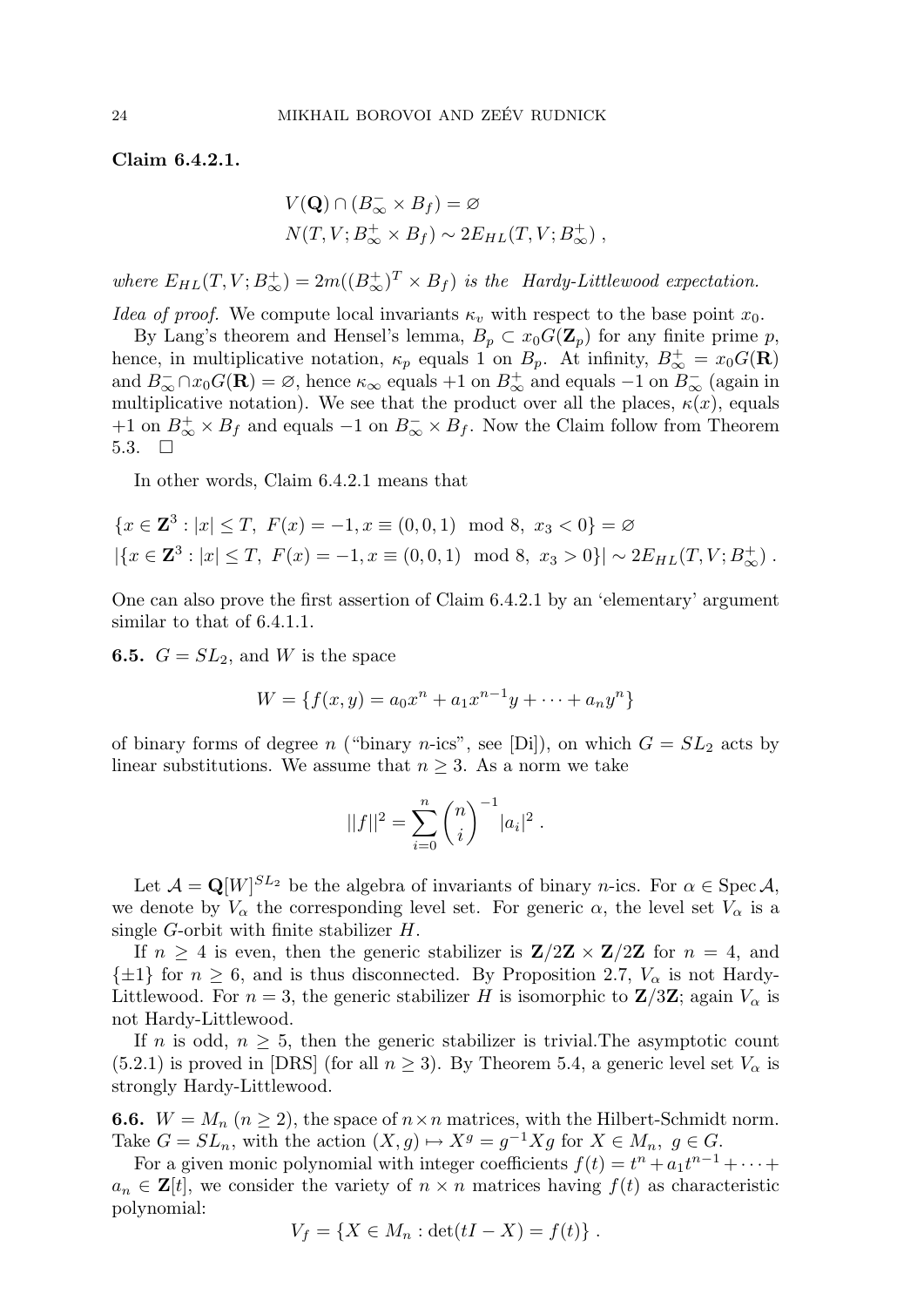We assume that f is irreducible over  $Q$ . Then f has no multiple roots, and therefore  $V_f$  is a homogeneous space of G. The variety  $V_f$  has an integer point

$$
X_0 = \begin{pmatrix} 0 & 0 & \dots & -a_n \\ 1 & 0 & \dots & -a_{n-1} \\ \vdots & \ddots & & \vdots \\ 0 & \dots & 1 & -a_1 \end{pmatrix}.
$$

The stabilizer H of  $X_0$  is an  $(n-1)$ -dimensional torus, isomorphic to ker[Nm:  $K^{\times} \rightarrow$  $\mathbf{Q}^{\times}$  where  $K = \mathbf{Q}(\alpha)$ ,  $\alpha$  is a root of f. The group H is connected and has no non-trivial Q-characters. The asymptotic count (5.2.1) is proved in [EMS]. By Theorem 5.3,  $V_f$  is a Hardy-Littlewood variety with density function taking values 0 and  $|C(H)|$ .

Let  $L$  be a normal closure of  $K$ . To describe  $C(H)$ , let us fix an ordering of the roots of  $f(t)$ . We can now identify Gal( $L/\mathbf{Q}$ ) with a subgroup  $\Gamma \subset S_n$ , and its subgroup Gal $(L/K)$  with the stabilizer  $\Gamma_1$  of 1 in Γ. The Galois group Γ acts on  $\pi_1(H) = X_*(H) \simeq \{a \in \mathbb{Z}^n : \sum_i a_i = 0\}$  by permuting the coordinates. The group  $C(H)$  can be computed as follows:

**Claim 6.6.1.**  $C(H) \simeq \text{coker} \left[ \text{Gal}(L/K)^{\text{ab}} \to \text{Gal}(L/\mathbf{Q})^{\text{ab}} \right]$ .

*Proof.* The short exact sequence of  $Gal(L/\mathbf{Q})$ -modules

$$
0 \to X_*(H) \to \mathrm{Ind}_{\Gamma_1}^{\Gamma} \mathbf{Z} \to \mathbf{Z} \to 0
$$

gives rise to a cohomology exact sequence

$$
\cdots \to H^{-2}(\Gamma_1, \mathbf{Z}) \to H^{-2}(\Gamma, \mathbf{Z}) \to H^{-1}(\Gamma, X_*(H)) \to 0.
$$

We can identify  $H^{-1}(\Gamma, X_*(H))$  with  $C(H)$ . Further,  $H^{-2}(\Gamma, \mathbb{Z}) = H_1(\Gamma, \mathbb{Z}) =$  $\Gamma^{\rm ab} = \text{Gal}(L/\mathbf{Q})^{\rm ab}$ , and similarly,  $H^{-2}(\Gamma_1, \mathbf{Z}) = \Gamma_1^{\rm ab} = \text{Gal}(L/K)^{\rm ab}$ . Thus  $C(H) \simeq$  $\mathrm{coker} \left[ \mathrm{Gal}(L/K)^{\mathrm{ab}} \to \mathrm{Gal}(L/\mathbf{Q})^{\mathrm{ab}} \right]$ .  $\square$ 

Specific examples

- (1) Gal $(L/\mathbf{Q}) = S_n$ : We have  $C(H) \simeq \text{coker} \left[ S_{n-1}^{\text{ab}} \to S_n^{\text{ab}} \right] = 0$ , and so  $V_f$  is strongly Hardy-Littlewood for  $n \geq 3$ .
- (2) Gal $(L/\mathbf{Q}) = A_n$ : In this case  $C(H) \simeq \text{coker } [A_{n-1}^{\text{ab}} \to A_n^{\text{ab}}]$ . One can check that for  $n \geq 4$ ,  $C(H) = 0$ , while for  $n = 2$ ,  $C(H) \simeq \mathbb{Z}/2\mathbb{Z}$ , and for  $n = 3$ ,  $C(H) \simeq \mathbf{Z}/3\mathbf{Z}$ . We find that in this case,  $V_f$  is strongly Hardy-Littlewood if and only if  $n \geq 4$ .
- (3)  $K/\mathbf{Q}$  is a Galois extension: Then  $L = K$ , and  $C(H) = \text{Gal}(K/\mathbf{Q})^{\text{ab}}$ .

#### **REFERENCES**

- [Bi] B. J. Birch, Forms in many variables, Proc. Roy. Soc. Ser. A 265 (1962), 245-263.
- [B-HC] A. Borel and Harish-Chandra, Arithmetic subgroups of algebraic groups, Ann. of Math. 75 (1962), 485-535.
- [Bo1] M. V. Borovoi, On strong approximation for homogeneous spaces, Doklady Akad. Nauk BSSR 33 (1989), 293–296. (Russian)
- [Bo2] M. V. Borovoi, The algebraic fundamental group and abelian Galois cohomology of reductive algebraic groups, Preprint, MPI/89–90, Bonn (1989).
- [Bo3] M. V. Borovoi, On weak approximation in homogeneous spaces of algebraic groups, Soviet Math. Doklady 42 (1991), 247–251.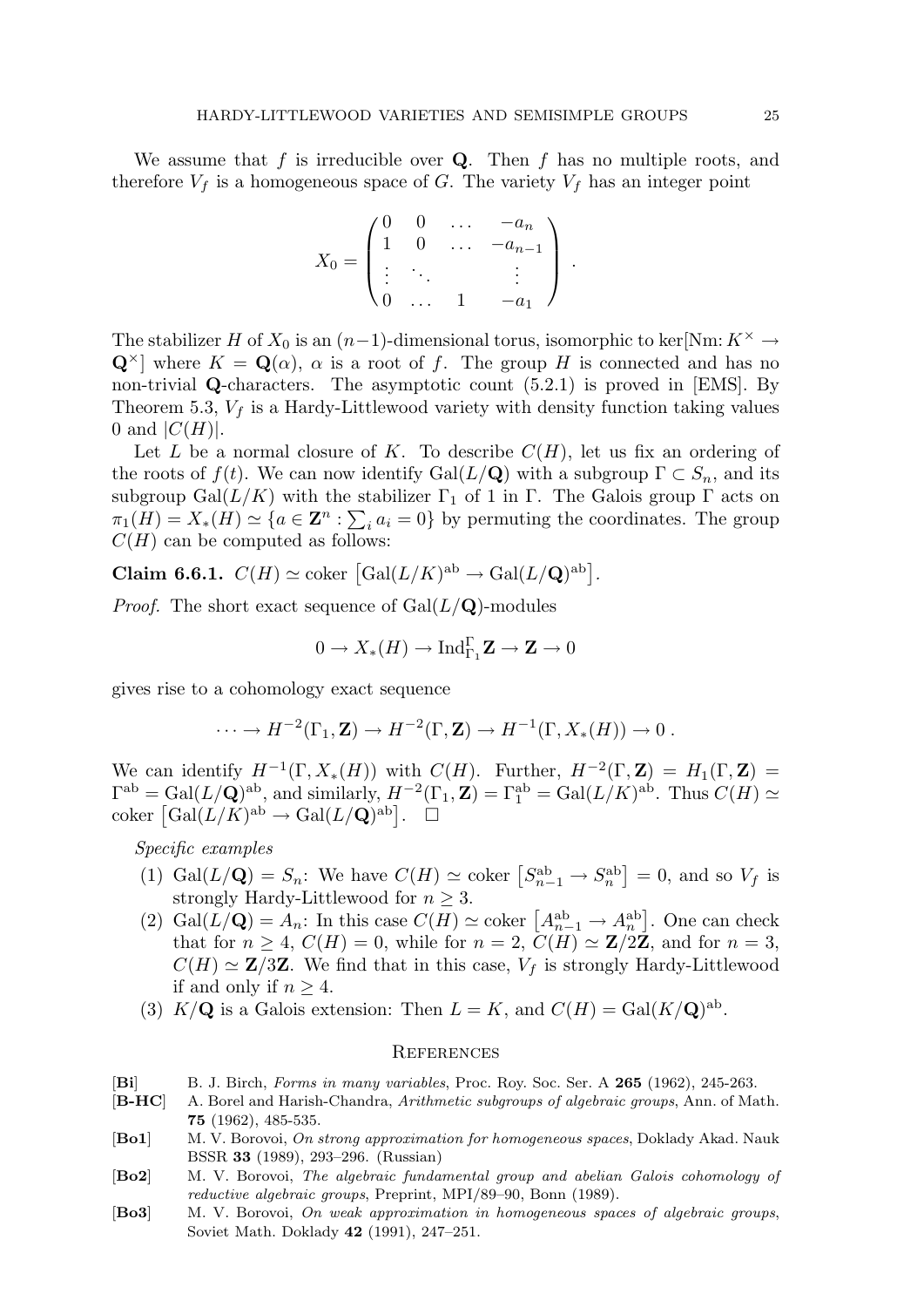- [Bo4] M. V. Borovoi, *The Hasse principle for homogeneous spaces*, J. für die reine und angew. Math. 426 (1992), 179–192.
- [Bo5] M. V. Borovoi, Abelianization of the second nonabelian Galois cohomology, Duke Math. J. 72 (1993), 217–239.
- [Brl] A. Borel, Some finiteness properties of adele groups over number fields, Publ. Math. 16 (1963), 101–126.
- [Ca] J. W. S. Cassels, Rational Quadratic Forms, Academic Press, London, 1978.
- [CS] J. H. Conway and N. J. A. Sloane, Sphere Packings, Lattices and Groups, 2nd edition, Springer-Verlag, New York, 1993.
- [Da] H. Davenport, Analytic Methods for Diophantine Equations and Diophantine Inequalities, Ann Arbor Publishers, Ann Arbor, Michigan, 1962.
- [Di] J. Dixmier, Quelques aspects de la théorie des invariants, Gazette des mathematiciens 43 (1990), 39–64.
- [DRS] W. Duke, Z. Rudnick and P. Sarnak, Density of integer points on affine homogeneous varieties, Duke Math. Jour. 71 (1993), 143–179.
- [EM] A. Eskin and C. McMullen, Mixing, counting, and equidistribution in Lie groups, Duke Math. J. 71 (1993), 181–209.
- [EMS] A. Eskin, S. Mozes and N. Shah, Unipotent flows and counting lattice points on homogeneous spaces, Preprint (1993).
- [ERS] A. Eskin, Z. Rudnick and P. Sarnak, A proof of Siegel's weight formula, Duke Math. J., Int. Math. Research Notices 5 (1991), 65–69.
- [Esk] A. Eskin, Ph. D. Thesis, Princeton University, 1993.
- [Est] T. Estermann, A new application of the Hardy-Littlewood-Kloosterman method, Proc. London Math. Soc. 12 (1962), 425–444.
- [FMT] J. Franke, Yu. I. Manin and Yu. Tschinkel, Rational points of bounded height on Fano varieties, Invent. Math. 95 (1989), 421-435.
- [Ha] G. Harder, *Über die Galoiskohomologie halbeinfacher Matrizengruppen*, I, Math. Z. 90 (1965), 404–428; II, Math. Z. 92 (1966), 396–415.
- [HB] D. R. Heath-Brown, The density of zeros of forms for which weak approximation fails, Math. Comp. 59 (1992), 613–623.
- [Ig] J.-I. Igusa, Lectures on Forms of Higher Degree, Tata Institute of Fundamental Research, Bombay, 1978.
- [Kn1] M. Kneser, Galoiskohomologie halbeinfacher algebraischer Gruppen über p-adischen Körpern, I, Math. Z. 88 (1965), 40–47; II, Math. Z. 89 (1965), 250–272.
- [Kn2] M. Kneser, *Starke Approximation in algebraischen Gruppen*, I, J. für die reine und angew. Math. 218 (1965), 190–203.
- [Ko1] R. E. Kottwitz, Stable trace formula: cuspidal tempered terms, Duke Math. J. 51 (1984), 611–650.
- [Ko2] R. E. Kottwitz, Stable trace formula: elliptic singular terms, Math. Ann. 275 (1986), 365–399.
- [Ko3] R.E. Kottwitz, Tamagawa numbers, Ann. of Math. 127 (1988), 629–646.
- [La] S. Lang, Algebraic groups over finite fields, Amer. J. Math. 78 (1956), 555-563.
- [Mi] J. S. Milne, The points of Shimura varieties modulo a prime of good reduction, The Zeta Functions of Picard Modular Surfaces, Montreal, 1992, pp. 151–253.
- [Min] Kh. P. Minchev, Strong approximation for varieties over an algebraic number field, Doklady Akad. Nauk BSSR 33 (1989), 5–8. (Russian)
- [O] T. Ono, On the relative theory of Tamagawa numbers, Ann. of Math. 82 (1965), 88– 111.
- [Pa] S. J. Patterson, The Hardy-Littlewood method and diophantine analysis in the light of Igusa's work, Math. Gött. Schriftenreihe Geom. Anal. 11 (1985), 1-45.
- [Pl] V. P. Platonov, The problem of strong approximation and the Kneser–Tits conjecture for algebraic group, Math. USSR Izv. 3 (1969), 1139–1147; Supplement to the paper "The problem of strong approximation  $\dots$  ", Math. USSR Izv. 4 (1970), 784–786.
- [PR] V. P. Platonov and A. S. Rapinchuk, Algebraic Groups and Number Theory, Nauka, Moscow, 1991. (Russian; an English translation to be published by Academic Press)
- [Ro] M. Rosenlicht, Toroidal algebraic groups, Proc. A.M.S. 12 (1961), 984–988.
- [Sa] J.-J. Sansuc, Groupe de Brauer et arithmétique des groupes algébriques linéaires sur un corps de nombres, J. für die reine und angew. Math.  $327$  (1981), 12–80.